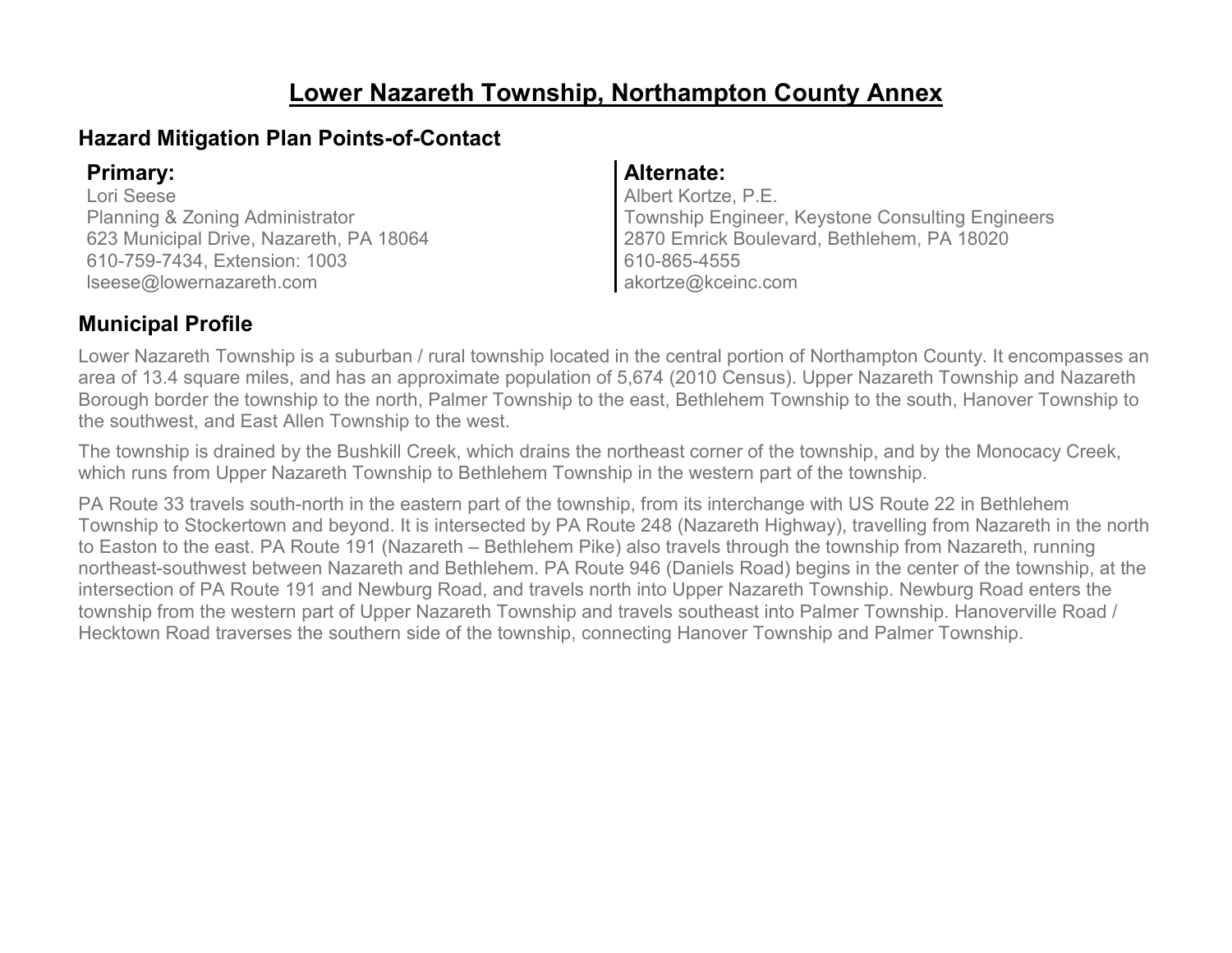#### **Municipal Participation**

1. Identify municipal stakeholders to be involved in the planning process such as, floodplain administrator, public works, emergency management, engineers, planners, etc., and include their specific role in the process.

| Lori Stauffer, Township Manager               | Todd Beruta, Public Works & Operations Coordinator                     |
|-----------------------------------------------|------------------------------------------------------------------------|
| Role: Input and Administration                | Role: Input, Field Survey & Execution                                  |
| Albert Kortze, P.E., Township Engineer        | Jeffrey Seip, Hecktown Volunteer Fire Company Fire Chief               |
| Role: Input, Administration and Preparation   | Role: Input                                                            |
| Hugh Harris, Emergency Management Coordinator | Lori Seese, Planning & Zoning Administrator / Floodplain Administrator |
| Role: Input                                   | Role: Input and Administration                                         |

2. Identify community stakeholders such as; neighborhood groups, religious groups, major employers / businesses, etc., that will be informed and / or involved in the planning process and describe how they will be involved.

Unknown

3. Describe how the public **will be engaged** in the current planning process examples, newsletters, social media, etc., **and how they were engaged** since the 2013 Hazard Mitigation Plan.

The Township communicates with the public on our website and Facebook page, along with our bi-annual newsletter. We will continue to use these methods of communication going forward.

#### **Compliance with the National Flood Insurance Program (NFIP)**

| <b>Topic</b>                                                                                                                                      | Identify source of information, if<br>different from the one listed. | <b>Additional Comments</b>                                                                                                                                                                                                                                                                            |
|---------------------------------------------------------------------------------------------------------------------------------------------------|----------------------------------------------------------------------|-------------------------------------------------------------------------------------------------------------------------------------------------------------------------------------------------------------------------------------------------------------------------------------------------------|
| <b>1. Staff Resources</b>                                                                                                                         |                                                                      |                                                                                                                                                                                                                                                                                                       |
| Is the Community Floodplain Administrator (FPA) or NFIP Coordinator certified?                                                                    | <b>Community FPA</b>                                                 | <b>No</b>                                                                                                                                                                                                                                                                                             |
| Is floodplain management an auxiliary function?                                                                                                   | <b>Community FPA</b>                                                 | Yes                                                                                                                                                                                                                                                                                                   |
| Provide an explanation of NFIP administration services (e.g., permit review, GGIS,<br>education or outreach, inspections, engineering capability) | <b>Community FPA</b>                                                 | Permits are reviewed at the time of<br>application to determine if a<br>property is in a flood zone.<br>Residents are directed to the NFIP<br>website to create their own map or<br>provided a paper copy as<br>requested. GIS shape files are used<br>internally to assess a property's<br>location. |
| What are the barriers to running an effective NFIP program in the community, if any?                                                              | <b>Community FPA</b>                                                 | Time and resources                                                                                                                                                                                                                                                                                    |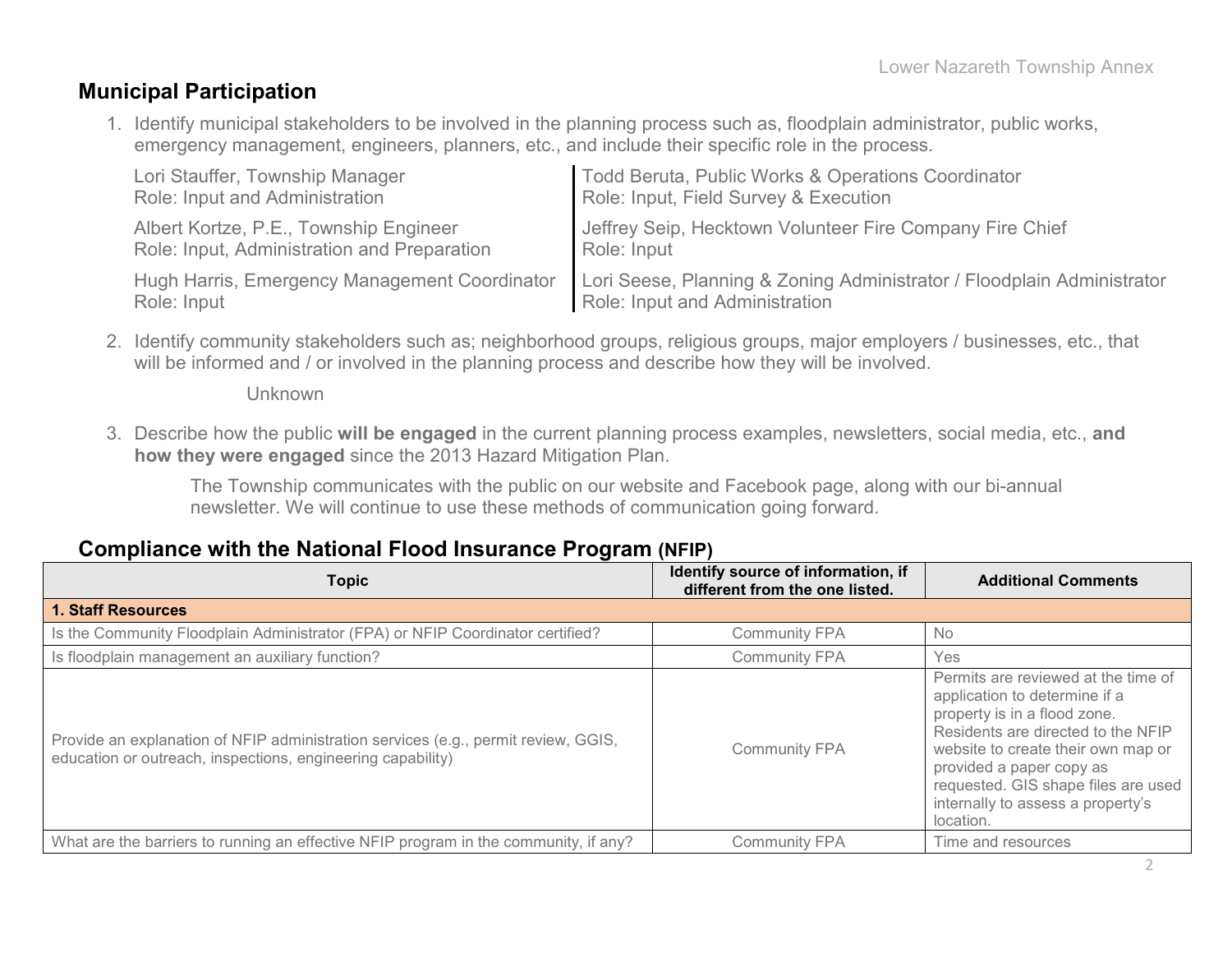### **Compliance with the National Flood Insurance Program (NFIP) –** *continued*

| <b>Topic</b>                                                                                                                                     | Identify source of information, if<br>different from the one listed.     | <b>Additional Comments</b>                                                                                                                                                              |
|--------------------------------------------------------------------------------------------------------------------------------------------------|--------------------------------------------------------------------------|-----------------------------------------------------------------------------------------------------------------------------------------------------------------------------------------|
| 2. Compliance History                                                                                                                            |                                                                          |                                                                                                                                                                                         |
| Is the community in good standing with the NFIP?                                                                                                 | State NFIP Coordinator, FEMA NFIP<br>Specialist, or community records    | Yes                                                                                                                                                                                     |
| Are there any outstanding compliance issues (i.e., current violations)?                                                                          |                                                                          | No                                                                                                                                                                                      |
| When was the most recent Community Assistance Visits (CAV) or Community<br>Assistance Contact (CAC)?                                             |                                                                          | $\overline{?}$                                                                                                                                                                          |
| Is a CAV or CAC scheduled or needed?                                                                                                             |                                                                          | <b>No</b>                                                                                                                                                                               |
| 3. Regulation                                                                                                                                    |                                                                          |                                                                                                                                                                                         |
| When did the community enter the NFIP?                                                                                                           | <b>NFIP Community Status Book</b>                                        |                                                                                                                                                                                         |
| Are the Flood Insurance Rate Maps (FIRMs) digital or paper?<br>How are residents assisted with mapping?                                          | <b>Community FPA</b>                                                     | We have both. Residents are<br>directed to the NFIP website to<br>create their own map or provided a<br>paper copy as requested.                                                        |
| Do floodplain regulations meet or exceed FEMA or State minimum requirements?<br>If so, in what ways?                                             | <b>Community FPA</b>                                                     | Meet the requirements.                                                                                                                                                                  |
| Describe the permitting process                                                                                                                  | Community FPA, State, FEMA NFIP                                          | Properties are reviewed for their<br>location when a permit application<br>is made. If a property is located in a<br>flood zone, it is evaluated according<br>to our adopted ordinance. |
| <b>4. Insurance Summary</b>                                                                                                                      |                                                                          |                                                                                                                                                                                         |
| How many NFIP policies are in the community?<br>What is the total premium and coverage?                                                          | State NFIP Coordinator or<br><b>FEMA NFIP Specialist</b>                 |                                                                                                                                                                                         |
| How many claims have been paid in the community? What is the total amount of<br>paid claims? How many substantial damage claims have there been? | FEMA NFIP or<br><b>Insurance Specialist</b>                              |                                                                                                                                                                                         |
| How many structures are exposed to flood risk within the community?                                                                              | <b>Community FPA or GIS Analyst</b>                                      | $\overline{?}$                                                                                                                                                                          |
| Describe any areas of flood risk with limited NFIP policy coverage                                                                               | Community FPA or<br><b>FEMA Insurance Specialist</b>                     |                                                                                                                                                                                         |
| 5. Community Rating System (CRS)                                                                                                                 |                                                                          |                                                                                                                                                                                         |
| Does the community participate in CRS?                                                                                                           | Community FPA, State, or FEMA NFIP                                       | <b>No</b>                                                                                                                                                                               |
| If so, what is the community's CRS Class Ranking?                                                                                                | Flood Insurance Manual<br>(http://www.fema.gov/floodinsurancemanual.gov) |                                                                                                                                                                                         |
| What categories and activities provide CRS points and how can the Class be<br>improved?                                                          |                                                                          |                                                                                                                                                                                         |
| Does the plan include CRS planning requirements?                                                                                                 | Community FPA, FEMA CRS<br>Coordinator, or ISO representative            |                                                                                                                                                                                         |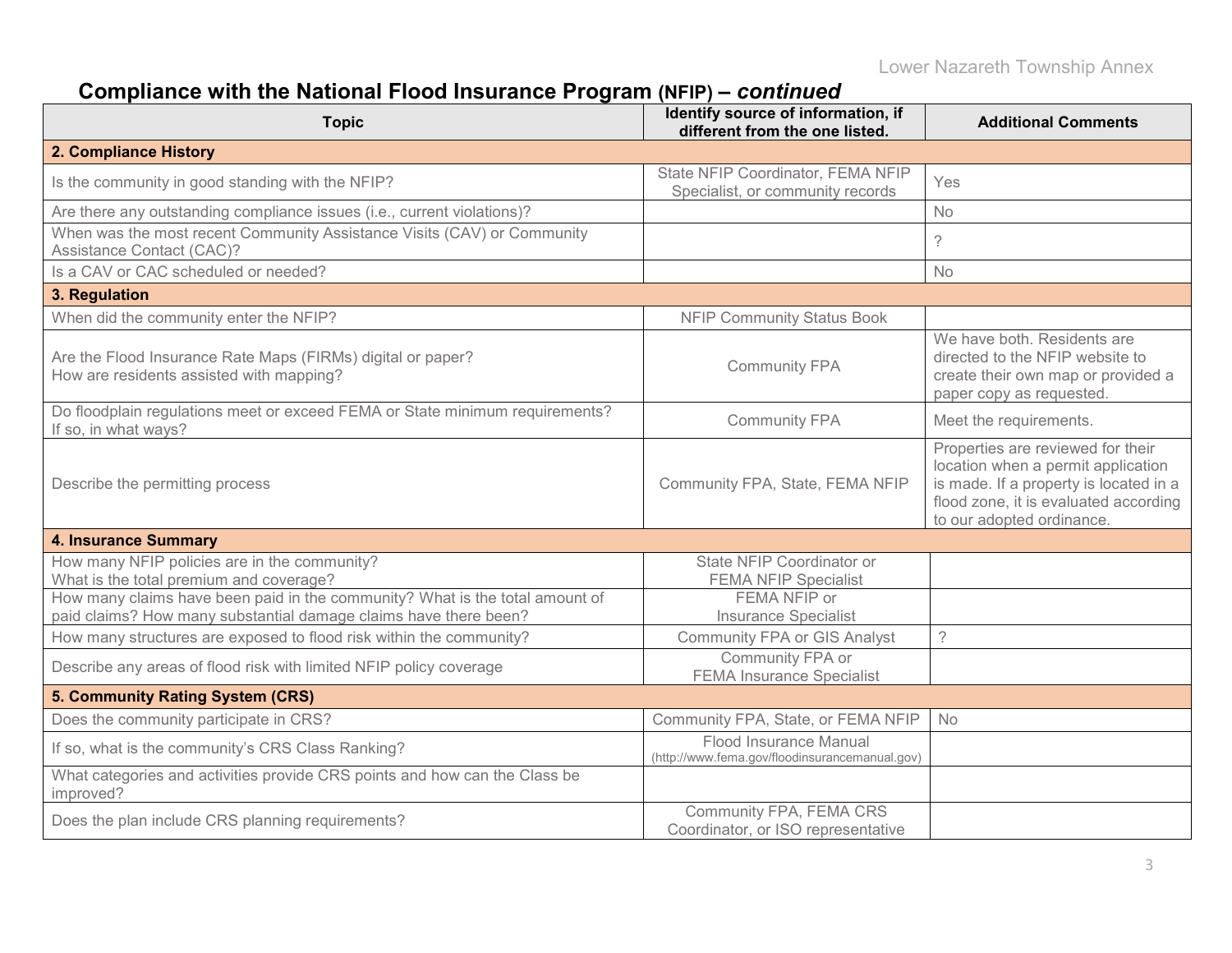#### **Community Assets**

Community assets are defined to include anything that is important to the character as well as the function of a community, and can be described in four categories, they are; people, economy, natural environment and built environment. Please identify the community assets and location under each category.

#### **1. People**

 Concentrations of vulnerable populations such as the elderly, physically or mentally disabled, non-English speaking, and the medically or chemically dependent.

Numerous group homes throughout the township.

 Types of visiting populations where large numbers of people are concentrated such as visitors for special events and students.

Dutch Springs Lower Nazareth Elementary School

#### **2. Economy**

Major employers, primary economic sectors such as agriculture and commercial centers where losses would have a severe impact on the community.

Shopping centers – Northampton Crossings, Lower Nazareth Commons, Nazareth Crossings,

Giant Shopping Center

- Warehouses UPS, Central Garden & Pet, Walgreens, B&G Foods, BMW, C&S Wholesale Grocers, StitchFix, Barry Callebaut and Wasserstrom.
- Auto Dealerships Kelly Nissan, Koch 33, Brown Daub Chevy, Brown Daub Jeep, Brown Daub Volvo, Nazareth Ford, Star Auto

Phillips Feed, Everson Tesla and Kitchen Magic

#### **3. Natural Environment**

Those areas / features that can provide protective functions that reduce the magnitude of hazard events such as, wetlands or riparian areas, and other environmental features important to protect.

Lower Nazareth Rod and Gun Club Hahn's Meadow Park, Georgetown Park and Surrey Glen Park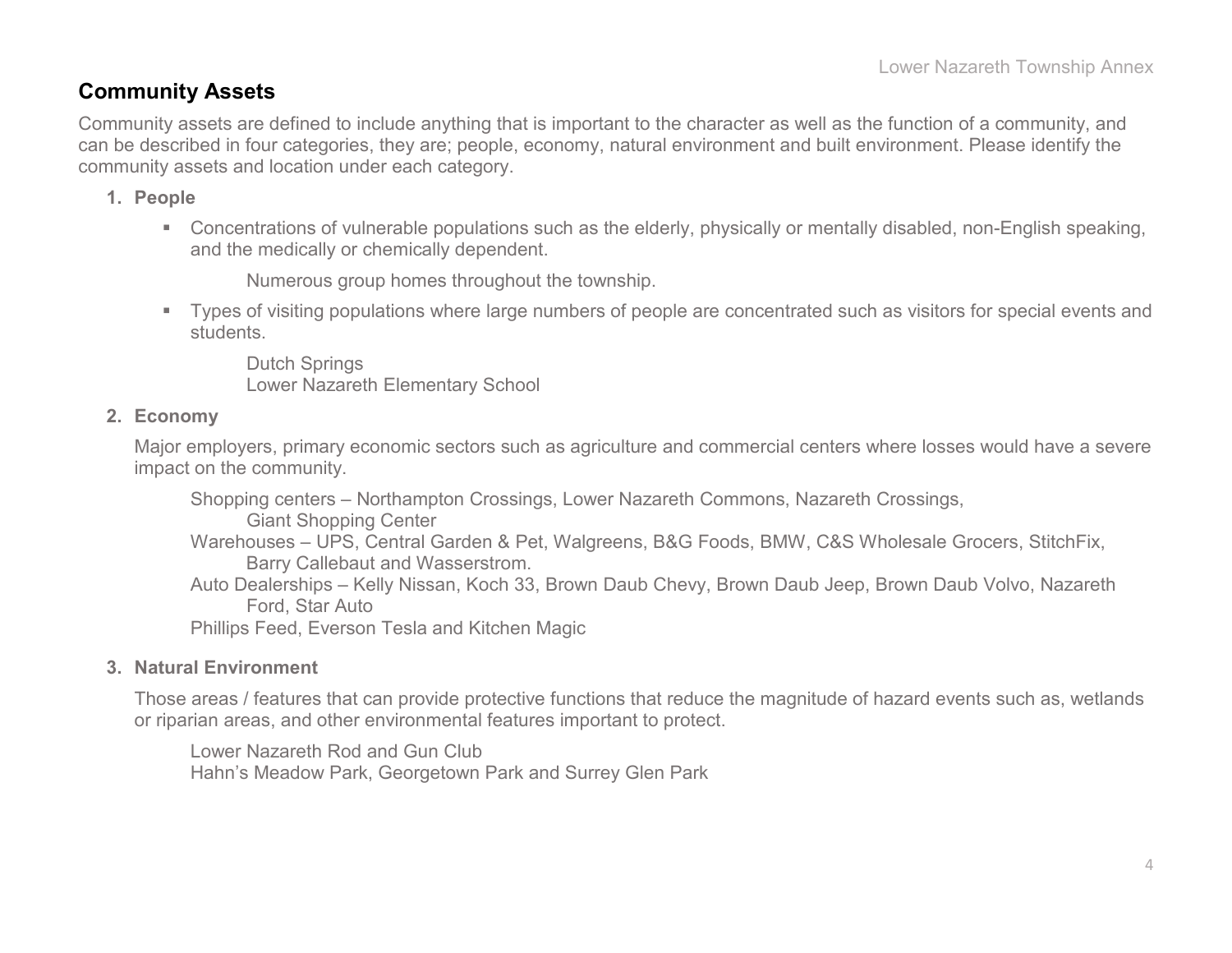#### **Community Assets –** *continued*

- **4. Built Environment**
	- Existing structures such as, concentrations of buildings that may be more vulnerable to hazards based on location, age, construction type and / or condition of use.

Any structures within the floodplain of the Monocacy Creek.

**Infrastructure systems such as water and wastewater facilities, power utilities, transportation systems,** communication systems, energy pipelines and storage.

Cell towers – Hecktown Road, Nazareth Borough Municipal Authority, Lower Nazareth Township property Energy pipelines through the township Nazareth Borough Municipal Authority

High potential loss facilities such as, dams, locations that house hazardous materials, military and / or civilian defense installations.

N/A

 Critical facilities such as, hospitals, medical facilities, police and fires stations, emergency operations centers, shelters, schools and airports / heliports.

Lower Nazareth Elementary School Northwood Medical Arts Northwood Surgery Center

Cultural / historical resources such as, museums, parks, stadiums, etc.

Lower Nazareth Township (former) Municipal Building and Park Surrey Glen Park Lower Nazareth Rod & Gun Club Louise Moore Park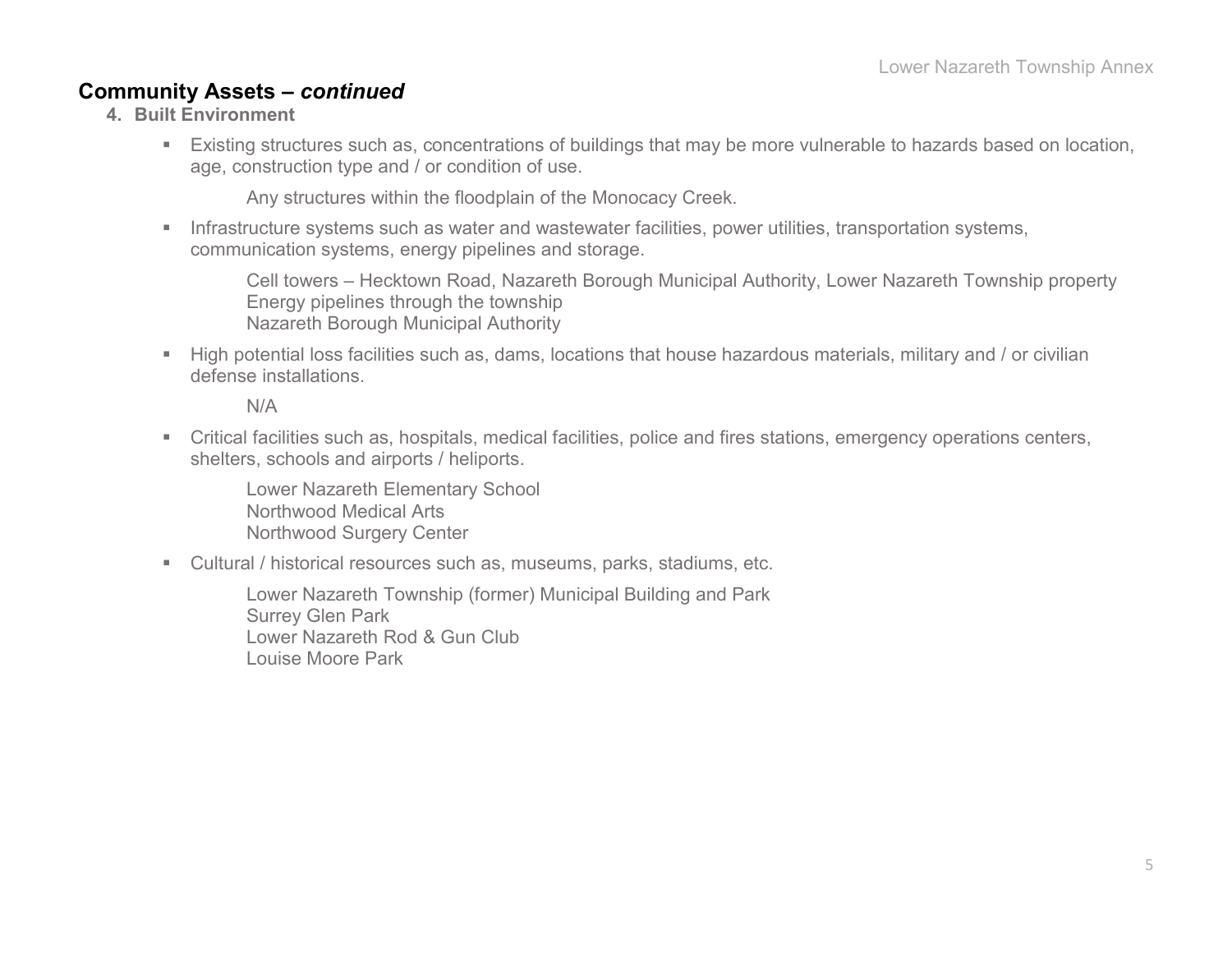# **Capability Assessment**

|                |                                                                       | <b>Status</b> |                                                              |                      |                                                                                                       | <b>Effect on</b><br><b>Hazard Loss</b>                 |                                                               | Has the 2013                                                                                     | How can                                                                    |                                      |
|----------------|-----------------------------------------------------------------------|---------------|--------------------------------------------------------------|----------------------|-------------------------------------------------------------------------------------------------------|--------------------------------------------------------|---------------------------------------------------------------|--------------------------------------------------------------------------------------------------|----------------------------------------------------------------------------|--------------------------------------|
| Capability     | <b>Regulatory</b><br>✓<br>$\checkmark$ Tools<br>$\checkmark$ Programs | Place<br>르    | <b>Date</b><br><b>Adopted</b><br><b>or</b><br><b>Updated</b> | Development<br>Under | Department /<br><b>Agency</b><br><b>Responsible</b>                                                   | <b>Reduction:</b><br>-Supports<br>-Neutral<br>-Hinders | <b>Change since</b><br>2013 Plan?<br>+ Positive<br>- Negative | Plan been<br>integrated<br>into the<br><b>Regulatory</b><br><b>Tool/Program</b><br>? If so, how? | these<br>capabilities<br>be expanded<br>and improved<br>to reduce<br>risk? | <b>Additional</b><br><b>Comments</b> |
|                | Comprehensive Plan                                                    | $\times$      | 2006                                                         | $\times$             | Township,<br><b>Nazareth</b><br>Council of<br>Governments,<br>Lehigh Valley<br>Planning<br>Commission | $\mathbb S$                                            | $\mathsf{P}$                                                  |                                                                                                  |                                                                            |                                      |
|                | Capital Improvement Plan                                              |               |                                                              |                      |                                                                                                       |                                                        |                                                               |                                                                                                  |                                                                            |                                      |
|                | Economic Development Plan                                             |               |                                                              |                      |                                                                                                       |                                                        |                                                               |                                                                                                  |                                                                            |                                      |
|                | <b>Continuity of Operations Plan</b>                                  |               |                                                              |                      |                                                                                                       |                                                        |                                                               |                                                                                                  |                                                                            |                                      |
| & Regulatory   | Stormwater Management Plan /<br>Ordinance                             | $\times$      | 2007                                                         | $\times$             | Township,<br>Lehigh Valley<br>Planning<br>Commission                                                  | S                                                      | P                                                             |                                                                                                  |                                                                            |                                      |
| Planning       | Open Space Management Plan<br>(or Parks/Rec., Greenways Plan)         | $\times$      | 1989                                                         |                      | Township                                                                                              | $\mathbb N$                                            |                                                               |                                                                                                  |                                                                            |                                      |
| $\overline{ }$ | <b>Natural Resource Protection Plan</b>                               |               |                                                              |                      |                                                                                                       |                                                        |                                                               |                                                                                                  |                                                                            |                                      |
|                | <b>Transportation Plan</b>                                            | $\times$      | 2003                                                         |                      | Township                                                                                              |                                                        |                                                               |                                                                                                  |                                                                            |                                      |
|                | <b>Historic Preservation Plan</b>                                     |               |                                                              |                      |                                                                                                       |                                                        |                                                               |                                                                                                  |                                                                            |                                      |
|                | Floodplain Management Plan                                            | $\times$      | 2014                                                         |                      | Township                                                                                              | S                                                      | P                                                             |                                                                                                  |                                                                            |                                      |
|                | <b>Farmland Preservation</b>                                          | $\times$      | 1995                                                         |                      | Township                                                                                              |                                                        |                                                               |                                                                                                  |                                                                            |                                      |
|                | <b>Evacuation Plan</b>                                                |               |                                                              |                      |                                                                                                       |                                                        |                                                               |                                                                                                  |                                                                            |                                      |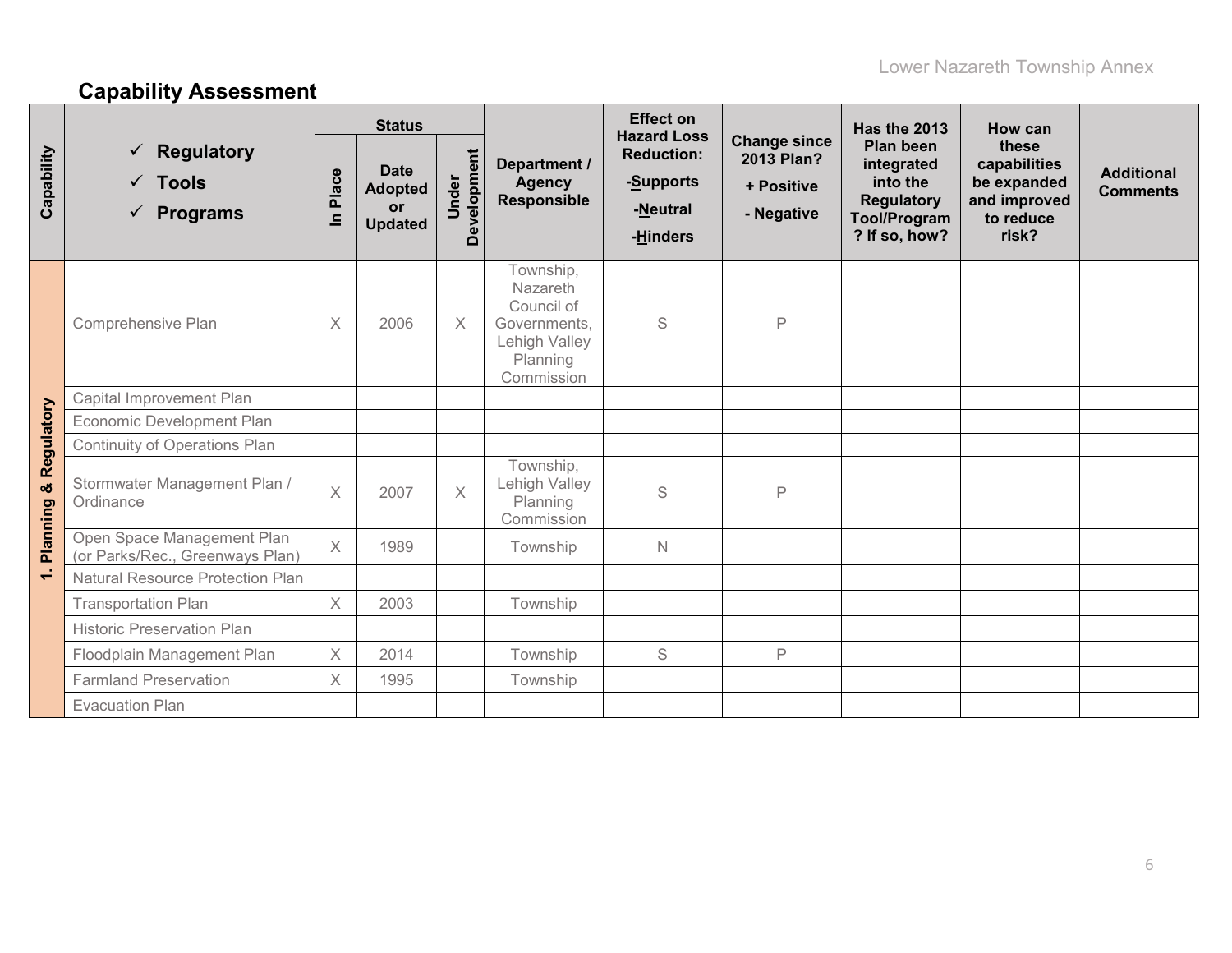|                          |                                                                                     | <b>Status</b> |                                                       |                      |                                                     | <b>Effect on</b>                                                             |                                                               | <b>Has the 2013</b>                                                                              | How can                                                                    |                                      |
|--------------------------|-------------------------------------------------------------------------------------|---------------|-------------------------------------------------------|----------------------|-----------------------------------------------------|------------------------------------------------------------------------------|---------------------------------------------------------------|--------------------------------------------------------------------------------------------------|----------------------------------------------------------------------------|--------------------------------------|
| Capability               | Regulatory<br>$\checkmark$<br>$\checkmark$ Tools<br><b>Programs</b><br>$\checkmark$ | Place<br>르    | <b>Date</b><br><b>Adopted</b><br>or<br><b>Updated</b> | Under<br>Development | Department /<br><b>Agency</b><br><b>Responsible</b> | <b>Hazard Loss</b><br><b>Reduction:</b><br>-Supports<br>-Neutral<br>-Hinders | <b>Change since</b><br>2013 Plan?<br>+ Positive<br>- Negative | Plan been<br>integrated<br>into the<br><b>Regulatory</b><br><b>Tool/Program</b><br>? If so, how? | these<br>capabilities<br>be expanded<br>and improved<br>to reduce<br>risk? | <b>Additional</b><br><b>Comments</b> |
|                          | Disaster Recovery Plan                                                              |               |                                                       |                      |                                                     |                                                                              |                                                               |                                                                                                  |                                                                            |                                      |
|                          | <b>Hazard Mitigation Plan</b>                                                       | X             | 10/2018                                               |                      |                                                     |                                                                              |                                                               | N/A                                                                                              |                                                                            |                                      |
|                          | <b>Emergency Operations Plan</b>                                                    | $\times$      | 2/2021                                                |                      | Township                                            | S                                                                            | P                                                             |                                                                                                  |                                                                            |                                      |
| Regulatory               | <b>Zoning Regulations</b>                                                           | X             | 2016                                                  |                      | Township                                            | S                                                                            | P                                                             |                                                                                                  |                                                                            |                                      |
| ಯ                        | <b>Floodplain Regulations</b>                                                       | X             | 2014                                                  |                      | Township                                            | S                                                                            | P                                                             |                                                                                                  |                                                                            |                                      |
|                          | <b>NFIP Participation</b>                                                           | X             | $\mathcal{P}$                                         |                      | Township                                            |                                                                              |                                                               |                                                                                                  |                                                                            |                                      |
| Planning                 | <b>Building Code</b>                                                                | X             | 2004                                                  |                      | Township                                            | S                                                                            | P                                                             |                                                                                                  |                                                                            |                                      |
| $\overline{\phantom{0}}$ | Fire Code                                                                           | X             | 2004                                                  |                      | Township                                            | S                                                                            | P                                                             |                                                                                                  |                                                                            |                                      |
|                          | Other                                                                               |               |                                                       |                      |                                                     |                                                                              |                                                               |                                                                                                  |                                                                            |                                      |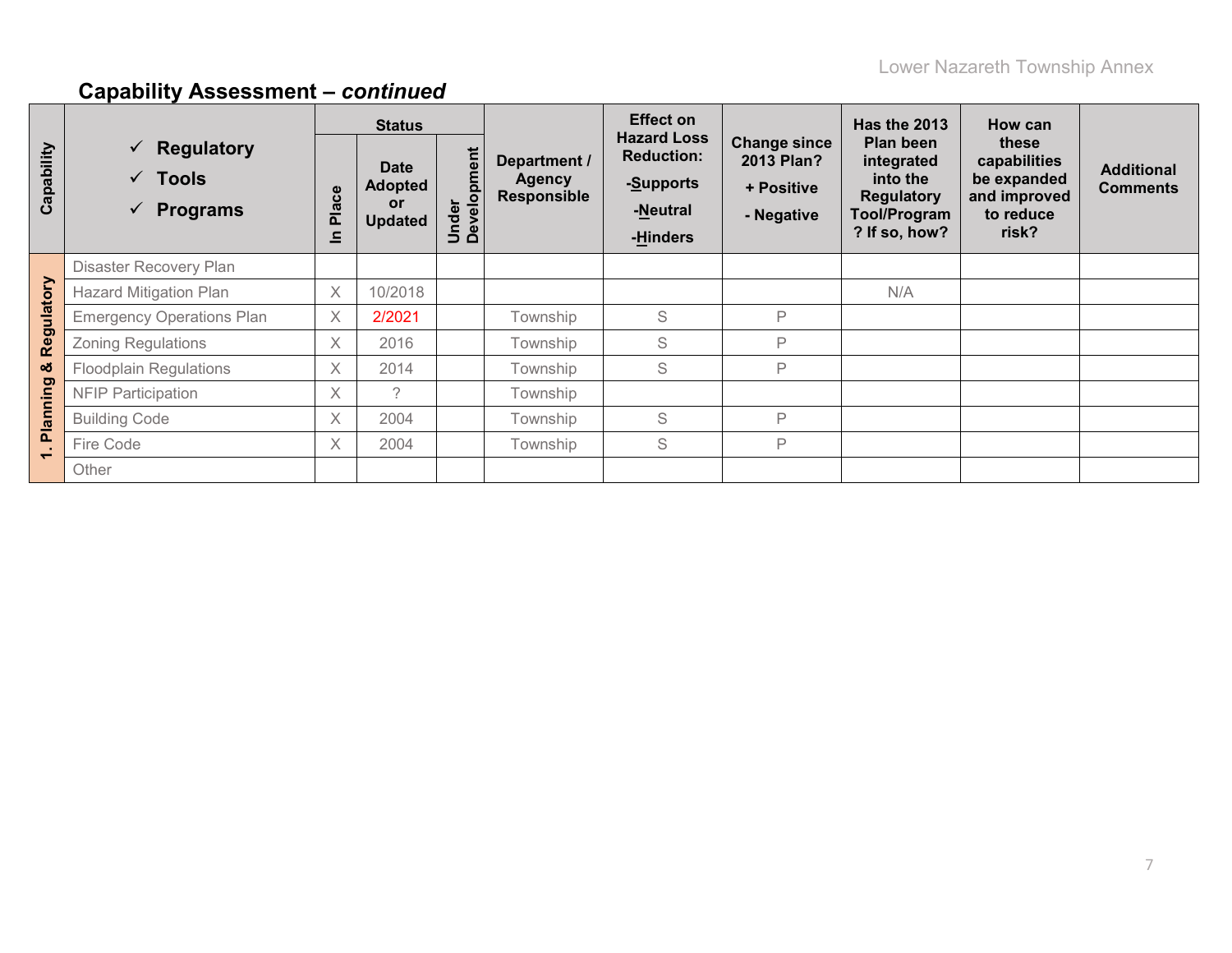| Capability         | $\checkmark$ Staff<br><b>Personnel</b><br><b>Resources</b>                                                                       | <b>Yes</b> | <b>No</b> | <b>Department / Agency</b>                                                                                                                       | Change<br>since 2013<br>Plan?<br>+ Positive<br>- Negative | How can these<br>capabilities be<br>expanded and<br>improved to<br>reduce risk? | <b>Additional</b><br><b>Comments</b> |
|--------------------|----------------------------------------------------------------------------------------------------------------------------------|------------|-----------|--------------------------------------------------------------------------------------------------------------------------------------------------|-----------------------------------------------------------|---------------------------------------------------------------------------------|--------------------------------------|
|                    | Planners (with land use / land development knowledge)                                                                            | X          |           | Township Engineer<br>(Keystone Consulting<br>Engineers)                                                                                          | $\mathbb N$                                               |                                                                                 |                                      |
|                    | Planners or engineers (with natural and / or human-caused hazards<br>knowledge)                                                  |            |           |                                                                                                                                                  |                                                           |                                                                                 |                                      |
| Technology         | Engineers or professionals trained in building and / or infrastructure<br>construction practices (including building inspectors) | $\chi$     |           | <b>Township Engineer</b><br>(Keystone Consulting<br>Engineers), Third Party<br><b>Building Inspectors</b><br>(CodeMaster Inspection<br>Services) |                                                           |                                                                                 |                                      |
|                    | <b>Emergency Manager</b>                                                                                                         | $\times$   |           | Lower Nazareth<br>Township                                                                                                                       | Y                                                         |                                                                                 |                                      |
| ×                  | Floodplain administrator / manager                                                                                               | $\times$   |           | Lower Nazareth<br>Township Planning &<br>Zoning                                                                                                  | $\mathbb N$                                               |                                                                                 |                                      |
| Administrative     | Land surveyors                                                                                                                   | $\times$   |           | Township Engineer<br>(Keystone Consulting<br>Engineers)                                                                                          | $\mathbb N$                                               |                                                                                 |                                      |
| $\dot{\mathbf{r}}$ | Staff familiar with the hazards of the community                                                                                 | X          |           | Lower Nazareth<br><b>Township Public Works</b><br>and Planning & Zoning                                                                          | $\mathbb N$                                               |                                                                                 |                                      |
|                    | Personnel skilled in Geographical Information Systems (GIS) and / or<br>FEMA's HAZUS program                                     | $\times$   |           | <b>Township Engineer</b><br>(Keystone Consulting<br>Engineers), Lower<br>Nazareth Township<br>Planning & Zoning                                  | N                                                         |                                                                                 |                                      |
|                    | Grant writers or fiscal staff to handle large / complex grants                                                                   | $\times$   |           | Township                                                                                                                                         | Y                                                         |                                                                                 |                                      |
|                    | Other                                                                                                                            |            |           |                                                                                                                                                  |                                                           |                                                                                 |                                      |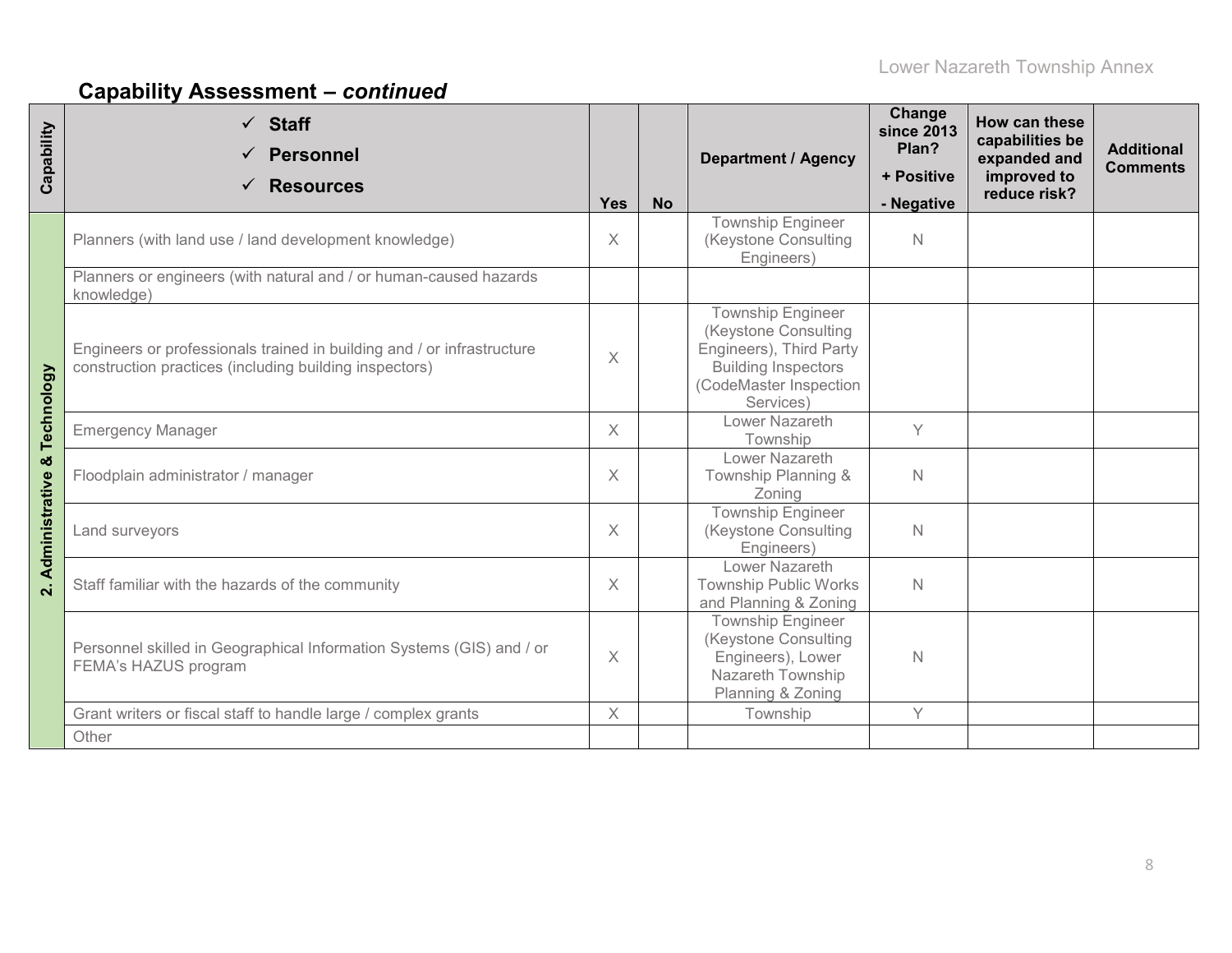| Capability                                              | <b>Yes</b> | <b>No</b> | Department /<br><b>Agency</b>                                                                           | <b>Change since</b><br>2013 Plan?<br>+ Positive<br>- Negative | How can these<br>capabilities be<br>expanded and<br>improved to<br>reduce risk? | <b>Additional</b><br><b>Comments</b> |
|---------------------------------------------------------|------------|-----------|---------------------------------------------------------------------------------------------------------|---------------------------------------------------------------|---------------------------------------------------------------------------------|--------------------------------------|
| Capital improvement programming                         | X          |           | Township                                                                                                | N                                                             |                                                                                 |                                      |
| <b>Community Development Block Grants (CDBG)</b>        |            | $\times$  |                                                                                                         |                                                               |                                                                                 |                                      |
| Special purposes taxes                                  |            | $\times$  |                                                                                                         |                                                               |                                                                                 |                                      |
| Gas / Electricity utility fees                          |            | $\times$  |                                                                                                         |                                                               |                                                                                 |                                      |
| 3. Financial Resources<br>Water / Sewer fees            | X          |           | Lower Nazareth,<br>Palmer &<br><b>Bethlehem</b><br>Townships                                            | Y                                                             |                                                                                 |                                      |
| Stormwater utility fees                                 |            | X         |                                                                                                         |                                                               |                                                                                 |                                      |
| Development impact fees                                 | X          |           | Township                                                                                                | N.                                                            |                                                                                 |                                      |
| General obligation, revenue, and / or special tax bonds |            | X         |                                                                                                         |                                                               |                                                                                 |                                      |
| Partnering arrangements or intergovernmental agreements | X          |           | Township,<br>Nazareth<br>Council of<br>Governments,<br>Colonial<br><b>Regional Police</b><br>Department | N                                                             |                                                                                 |                                      |
| Other                                                   |            |           |                                                                                                         |                                                               |                                                                                 |                                      |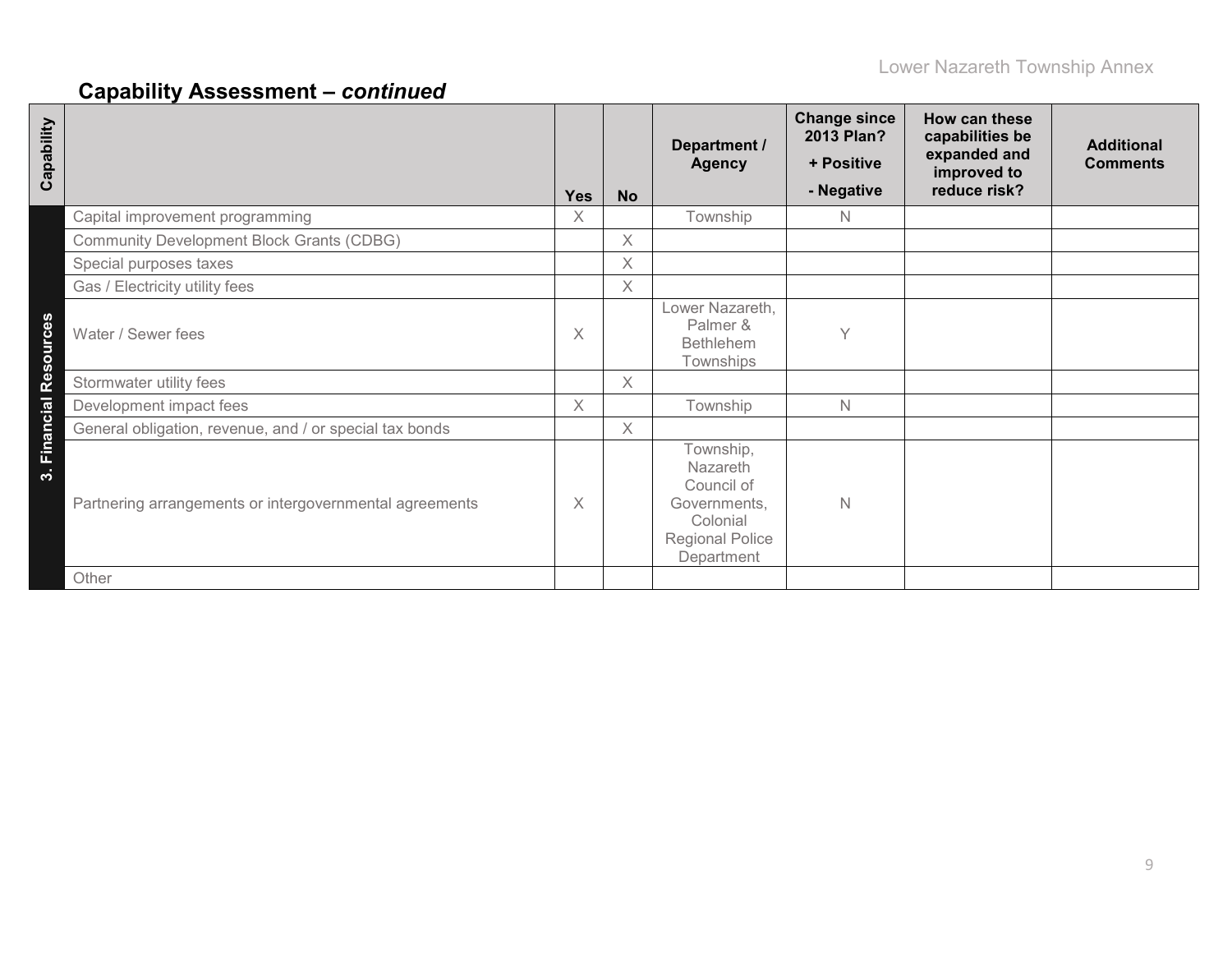| Capability           | Program<br>Organization                                                                                                                                           | Yes | <b>No</b> | Department /<br><b>Agency</b> | <b>Change since</b><br>2013 Plan?<br>+ Positive<br>- Negative | How can these<br>capabilities be<br>expanded and<br>improved to<br>reduce risk? | <b>Additional</b><br><b>Comments</b> |
|----------------------|-------------------------------------------------------------------------------------------------------------------------------------------------------------------|-----|-----------|-------------------------------|---------------------------------------------------------------|---------------------------------------------------------------------------------|--------------------------------------|
|                      | <b>Firewise Communities Certification</b>                                                                                                                         |     | X         |                               |                                                               |                                                                                 |                                      |
|                      | <b>StormReady Certification</b>                                                                                                                                   |     | X         |                               |                                                               |                                                                                 |                                      |
|                      | Natural disaster or safety-related school programs                                                                                                                |     | X         |                               |                                                               |                                                                                 |                                      |
| <b>Outreach</b><br>ಜ | Ongoing public education or information programs such as,<br>responsible water use, fire safety, household preparedness, and<br>environmental education.          | X   |           | Township                      | N                                                             |                                                                                 |                                      |
| Education            | Public-private partnership initiatives addressing disaster related<br>issues.                                                                                     |     | X         |                               |                                                               |                                                                                 |                                      |
| ÷                    | Local citizen groups or non-profit organizations focused on<br>environmental protection, emergency preparedness, access and<br>functional needs populations, etc. |     | Χ         |                               |                                                               |                                                                                 |                                      |
|                      | Other                                                                                                                                                             |     |           |                               |                                                               |                                                                                 |                                      |

| ility<br>de<br><b>Gap</b> |                                | Limited | <b>Degree of Capability</b><br><b>Moderate</b> | High | Change since the 2013 Hazard<br><b>Mitigation Plan?</b><br>If so, how? | <b>Additional Comments</b> |
|---------------------------|--------------------------------|---------|------------------------------------------------|------|------------------------------------------------------------------------|----------------------------|
| Έ                         | <b>Planning and Regulatory</b> |         | X                                              |      |                                                                        |                            |
| $1 \Phi$<br>Self          | Administrative and Technical   |         |                                                | X    |                                                                        |                            |
| က<br>၁<br><b>LO</b>       | Financial                      |         | X                                              |      |                                                                        |                            |
|                           | <b>Education and Outreach</b>  |         | $\checkmark$                                   |      |                                                                        |                            |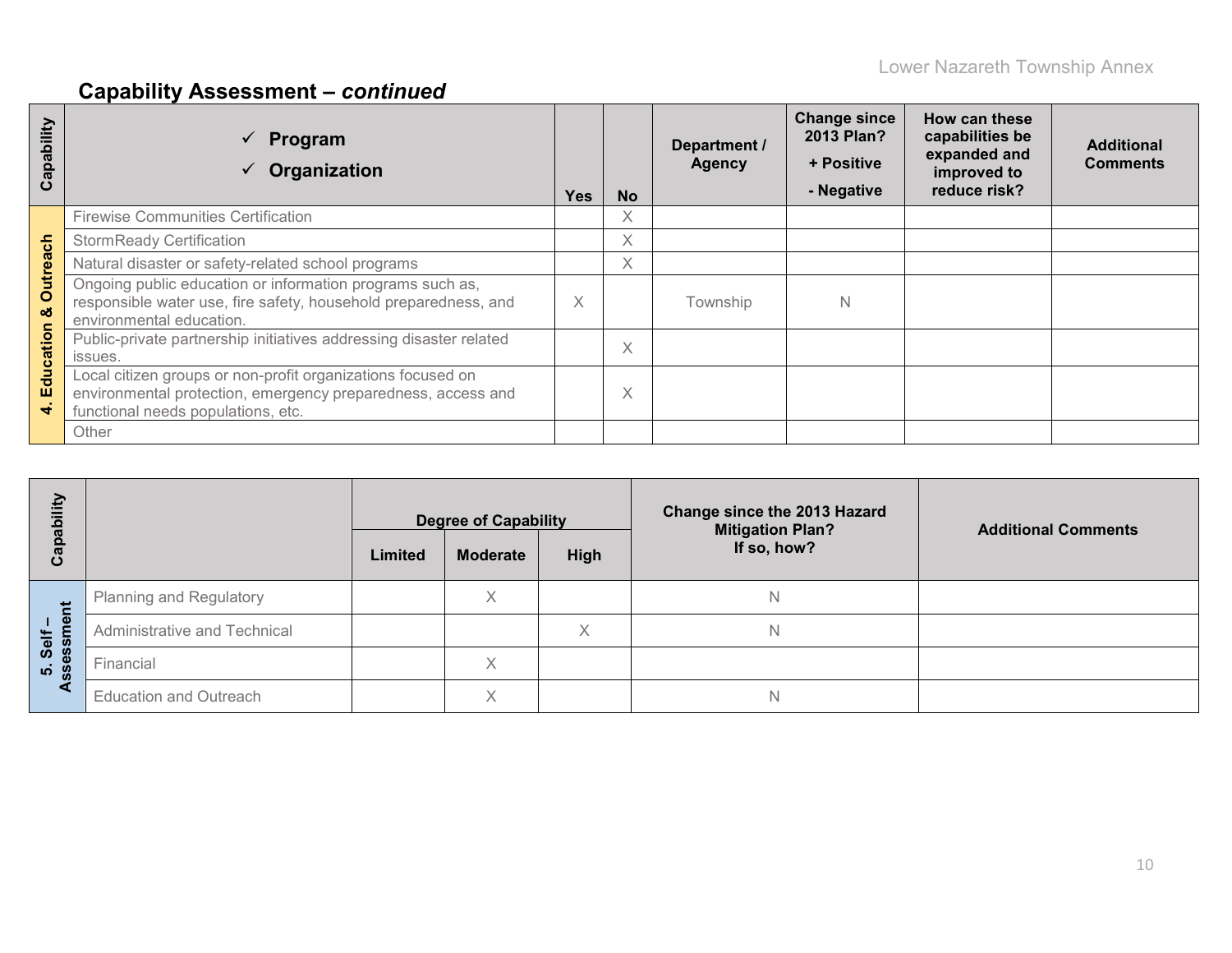### **Known or Anticipated Future Development / Redevelopment**

| Development /<br><b>Property Name</b>         | <b>Type of Development</b> | <b>Number of</b><br><b>Structures</b> | Location                              | <b>Known Hazard Zone</b> | <b>Description / Status</b>                                          |
|-----------------------------------------------|----------------------------|---------------------------------------|---------------------------------------|--------------------------|----------------------------------------------------------------------|
| Lehigh Valley Hospital                        | <b>Medical Campus</b>      | Unknown                               | Between Hecktown and<br>Newburg Roads |                          | Zoning approved, no land<br>development plans<br>submitted           |
| CarMax Auto Store                             | <b>Auto Sales</b>          | $\overline{2}$                        | 3835 Easton-Nazareth Hwy              |                          | Land development<br>approved, PennDOT<br>approval pending            |
| <b>Springwood Hospitality</b>                 | Hotel                      |                                       | 3882 Easton-Nazareth Hwy              |                          | Conditional Use approval<br>and land development<br>approval pending |
| Prologis Lot EFG<br><b>Building Expansion</b> | Warehouse                  |                                       | 3819 Prologis Parkway                 |                          | Land development<br>approval pending                                 |
| Colts Run South                               | Residential                | 30                                    | <b>Hecktown Road</b>                  | Floodplain               | Plan approved, not<br>secured                                        |
| <b>Green Pond Estates</b>                     | Residential                | 61                                    | <b>Green Pond Road</b>                | Some floodplain          | Very preliminary                                                     |
| Lot #4 Hecktown Road<br><b>Business Park</b>  | Assembly/ Warehouse        |                                       | 157 Commerce Park Drive               |                          | Land development<br>approval pending                                 |
| <b>Vinart Auto Sales</b>                      | <b>Auto Sales</b>          |                                       | 213 Commerce Park Drive               |                          | Approved land<br>development plan                                    |
| Nazareth Speedway Property                    | <b>Mixture</b>             | Unknown                               | 805 Nazareth Pike                     |                          | Developer seeking zoning<br>change                                   |
| <b>Liberty Properties</b>                     | Mixture                    | Unknown                               | 557 Nazareth Pike                     |                          | Under appeal                                                         |
| Lehigh Valley Hospital                        | <b>Medical Campus</b>      | Unknown                               | Between Hecktown and<br>Newburg Roads |                          | Zoning approved, no land<br>development plans<br>submitted           |

### **Natural & Non-Natural Event History Specific to Lower Nazareth Township**

| <b>Type of Event and Date(s)</b>        | <b>FEMA Disaster #</b><br>(if applicable) | Local Damage(s) or Loss(es)                                                |
|-----------------------------------------|-------------------------------------------|----------------------------------------------------------------------------|
| Winter Storm Jonas, January 2016        | DR-4267-PA                                | Labor, equipment and materials                                             |
| Pennsylvania COVID-19 Pandemic - 1/2020 | DR-4506-PA                                | Emergency Protective measures to combat COVID-19 Pandemic.                 |
| <b>Remnants of Hurricane Ida</b>        | <b>DR-4618-PA</b>                         | Assistance to eligible individuals and families affected by this disaster. |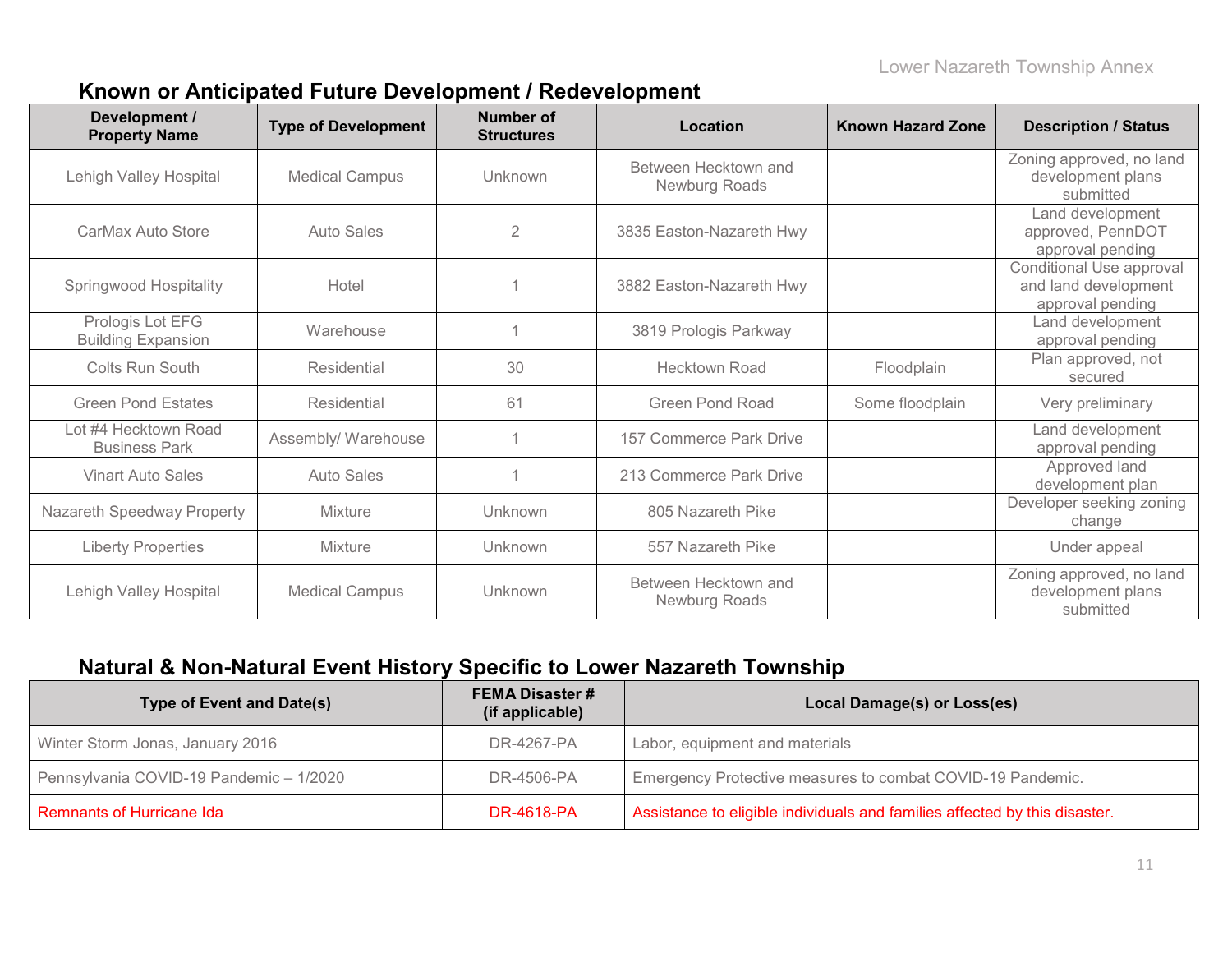# **2013 Municipal Action Plan Status**

|                |                                                                                                                                                                                                                                                                                                                                                                                                                                                                                                               |                       |                            | <b>Status</b> |           |              |                            |
|----------------|---------------------------------------------------------------------------------------------------------------------------------------------------------------------------------------------------------------------------------------------------------------------------------------------------------------------------------------------------------------------------------------------------------------------------------------------------------------------------------------------------------------|-----------------------|----------------------------|---------------|-----------|--------------|----------------------------|
|                | <b>Existing Mitigation Action</b><br>(from 2013 Hazard Mitigation Plan)                                                                                                                                                                                                                                                                                                                                                                                                                                       | No Progres<br>Unknown | Progress<br>$\overline{=}$ | Continuous    | Completed | Discontinued | <b>Additional Comments</b> |
| $\mathbf{1}$   | Retrofit structures located in hazard-prone areas to protect structures from future damage,<br>with repetitive loss and severe repetitive loss properties as priority.<br>Phase 1: Identify appropriate candidates for retrofitting based on cost-effectiveness<br>versus relocation.<br>Phase 2: Where retrofitting is determined to be a viable option, work with property<br>owners toward implementation of that action based on available funding from FEMA and<br>local match availability.             | $\times$              |                            |               |           |              |                            |
| $\overline{2}$ | Purchase, or relocate structures located in hazard- prone areas to protect structures from<br>future damage, with repetitive loss and severe repetitive loss properties as priority.<br>Phase 1: Identify appropriate candidates for relocation based on cost-effectiveness versus<br>retrofitting.<br>Phase 2: Where relocation is determined to be a viable option, work with property owners<br>toward implementation of that action based on available funding from FEMA and local<br>match availability. | $\times$              |                            |               |           |              |                            |
| 3              | Maintain compliance with and good-standing in the NFIP including adoption and<br>enforcement of floodplain management requirements (e.g. regulating all new and<br>substantially improved construction in Special Hazard Flood Areas), floodplain<br>identification and mapping, and flood insurance outreach to the community.<br>Further, continue to meet and/or exceed the minimum NFIP standards and criteria<br>through the following NFIP- related continued compliance actions identified below.      |                       |                            | X             |           |              |                            |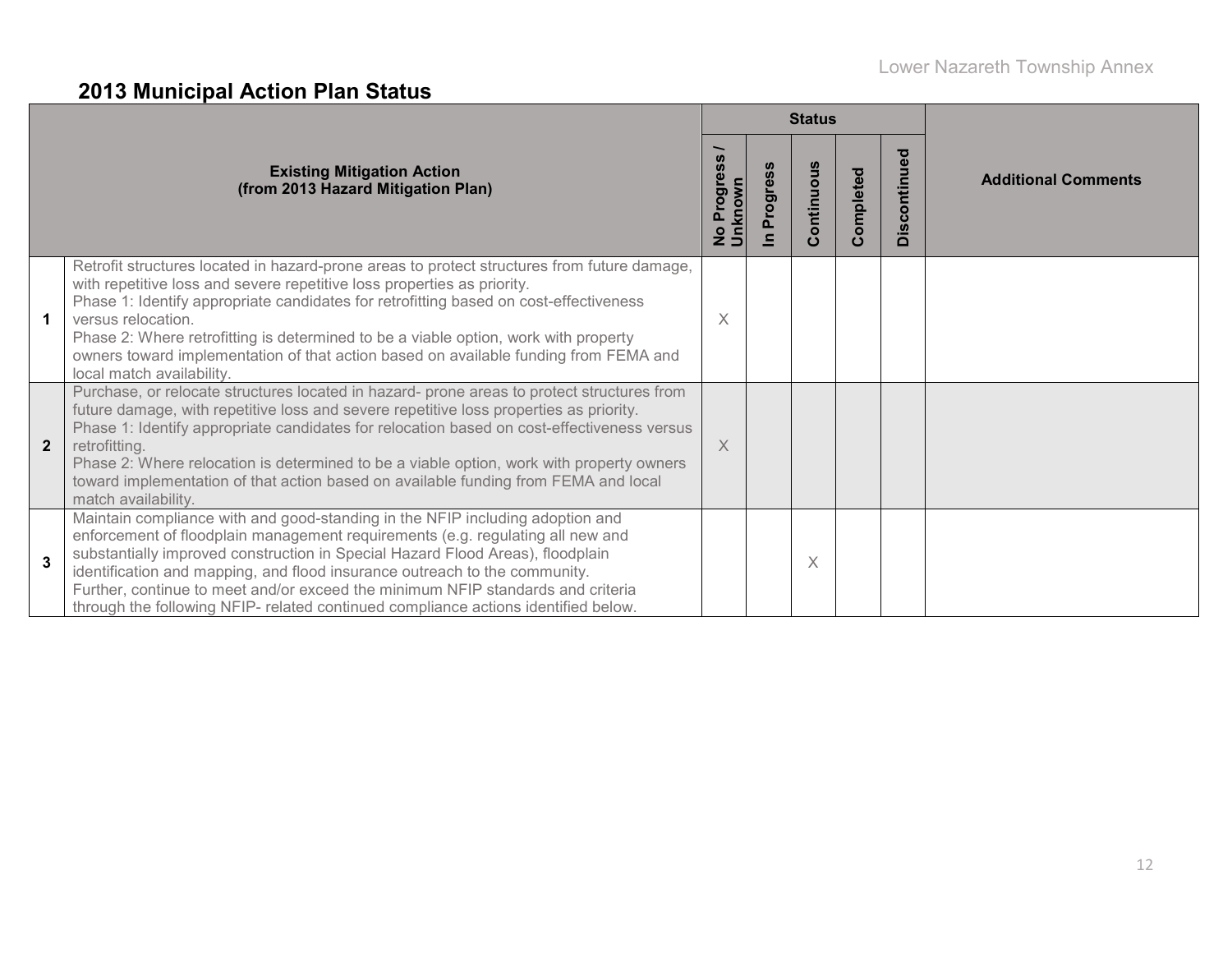# **2013 Municipal Action Plan Status –** *continued*

|                |                                                                                                                                                                                                                                                                                                                                                                                                                                                                                                                                                                                                                                                                                                                                                                                                                                                                                                                                                                                                                                                    |                          |                          | <b>Status</b> |           |              |                            |
|----------------|----------------------------------------------------------------------------------------------------------------------------------------------------------------------------------------------------------------------------------------------------------------------------------------------------------------------------------------------------------------------------------------------------------------------------------------------------------------------------------------------------------------------------------------------------------------------------------------------------------------------------------------------------------------------------------------------------------------------------------------------------------------------------------------------------------------------------------------------------------------------------------------------------------------------------------------------------------------------------------------------------------------------------------------------------|--------------------------|--------------------------|---------------|-----------|--------------|----------------------------|
|                | <b>Existing Mitigation Action</b><br>(from 2013 Hazard Mitigation Plan)                                                                                                                                                                                                                                                                                                                                                                                                                                                                                                                                                                                                                                                                                                                                                                                                                                                                                                                                                                            | No Progress /<br>Unknown | Progress<br>$\mathbf{a}$ | Continuous    | Completed | Discontinued | <b>Additional Comments</b> |
| 4              | Conduct and facilitate community and public education and outreach for residents and<br>businesses to include, but not be limited to, the following to promote and effect natural<br>hazard risk reduction:<br>- Provide and maintain links to the HMP website, and regularly post notices on the<br>County/municipal homepage(s) referencing the HMP webpages.<br>- Prepare and distribute informational letters to flood vulnerable property owners and<br>neighborhood associations, explaining the availability of mitigation grant funding to<br>mitigate their properties, and instructing them on how they can learn more and implement<br>mitigation.<br>- Use email notification systems and newsletters to better educate the public on flood<br>insurance, the availability of mitigation grant funding, and personal natural hazard risk<br>reduction measures.<br>- Work with neighborhood associations, civic and business groups to disseminate<br>information on flood insurance and the availability of mitigation grant funding. |                          | X                        |               |           |              |                            |
| 5              | Begin the process to adopt higher regulatory standards to manage flood risk (i.e.<br>increased freeboard, cumulative substantial damage / improvements).                                                                                                                                                                                                                                                                                                                                                                                                                                                                                                                                                                                                                                                                                                                                                                                                                                                                                           | $\times$                 |                          |               |           |              |                            |
| $6\phantom{1}$ | Determine if a Community Assistance Visit (CAV) or Community Assistance Contact<br>(CAC) is needed, and schedule if needed.                                                                                                                                                                                                                                                                                                                                                                                                                                                                                                                                                                                                                                                                                                                                                                                                                                                                                                                        | $\times$                 |                          |               |           |              |                            |
| 7              | Have designated NFIP Floodplain Administrator (FPA) become a Certified Floodplain<br>Manager through the ASFPM, and pursue relevant continuing education training such as<br><b>FEMA Benefit-Cost Analysis.</b>                                                                                                                                                                                                                                                                                                                                                                                                                                                                                                                                                                                                                                                                                                                                                                                                                                    |                          | $\times$                 |               |           |              |                            |
| 8              | Participate in the Community Rating System (CRS) to further manage flood risk and<br>reduce flood insurance premiums for NFIP policyholders. This shall start with the<br>submission to FEMA-DHS of a Letter of Intent to join CRS, followed by the completion<br>and submission of an application to the program once the community's current<br>compliance with the NFIP is established.                                                                                                                                                                                                                                                                                                                                                                                                                                                                                                                                                                                                                                                         |                          | $\times$                 |               |           |              |                            |
| 9              | Archive elevation certificates                                                                                                                                                                                                                                                                                                                                                                                                                                                                                                                                                                                                                                                                                                                                                                                                                                                                                                                                                                                                                     |                          |                          | $\times$      |           |              |                            |
| 10             | Continue to support the implementation, monitoring,<br>maintenance, and updating of this Plan, as defined in Section 7.0                                                                                                                                                                                                                                                                                                                                                                                                                                                                                                                                                                                                                                                                                                                                                                                                                                                                                                                           |                          |                          | X             |           |              |                            |
| 11             | Complete the ongoing updates of the Comprehensive Emergency Management Plans                                                                                                                                                                                                                                                                                                                                                                                                                                                                                                                                                                                                                                                                                                                                                                                                                                                                                                                                                                       |                          |                          | $\times$      |           |              |                            |
| 12             | Create/enhance/ maintain mutual aid agreements with neighboring communities for<br>continuity of operations.                                                                                                                                                                                                                                                                                                                                                                                                                                                                                                                                                                                                                                                                                                                                                                                                                                                                                                                                       |                          |                          | X             |           |              |                            |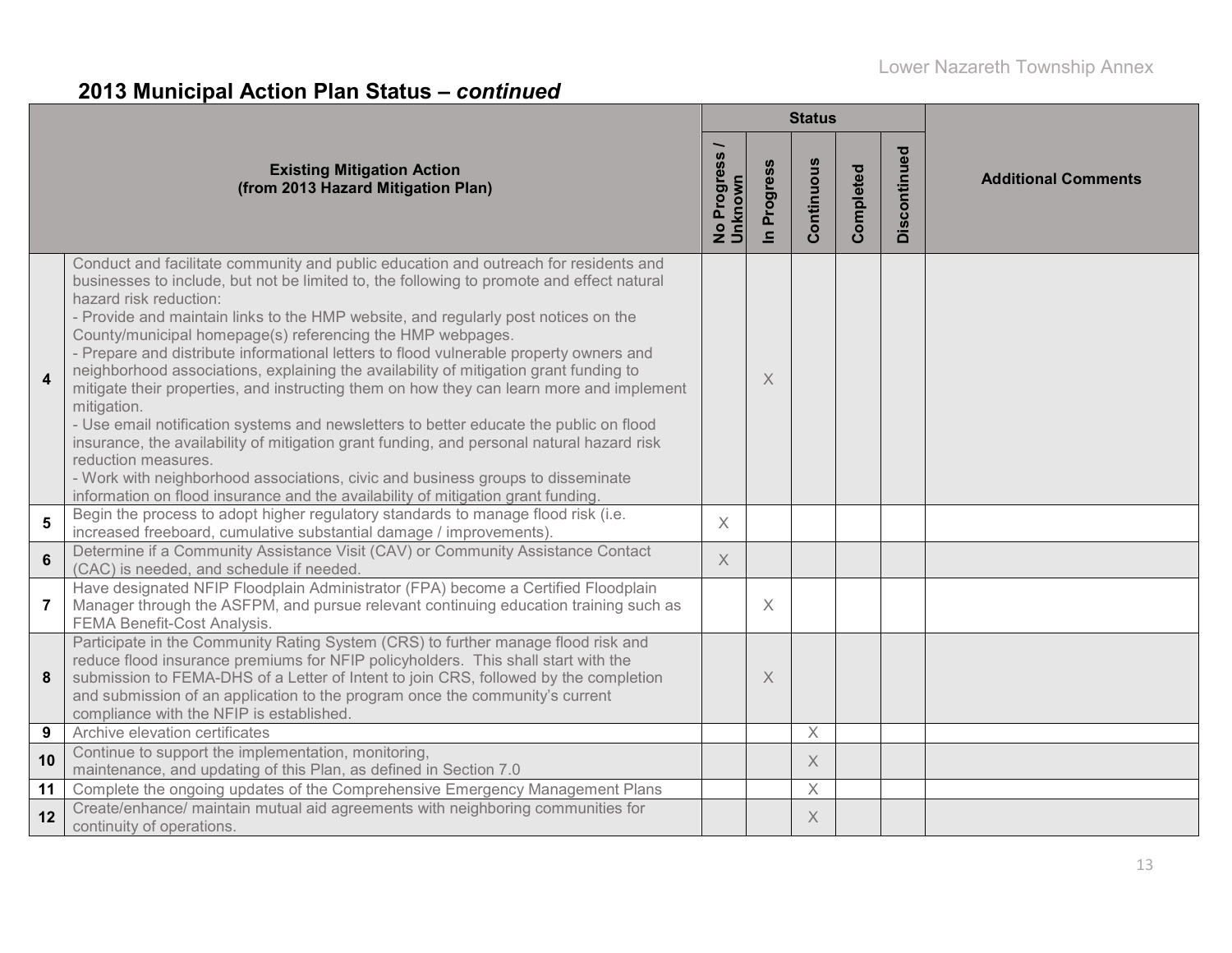### **2013 Municipal Action Plan Status –** *continued*

|    |                                                                                                                                                                                                                                                                                         |                                 |   | <b>Status</b>            |         |                                                  |                            |
|----|-----------------------------------------------------------------------------------------------------------------------------------------------------------------------------------------------------------------------------------------------------------------------------------------|---------------------------------|---|--------------------------|---------|--------------------------------------------------|----------------------------|
|    | <b>Existing Mitigation Action</b><br>(from 2013 Hazard Mitigation Plan)                                                                                                                                                                                                                 | ress<br>pol<br>ם פ<br>טהצה<br>D | ත | ntinuo<br>ပ              | mpleted | ಠ<br>Ē<br>$\bullet$<br>ပ<br><u>ທ</u><br>$\Omega$ | <b>Additional Comments</b> |
| 13 | Identify and develop agreements with entities that can provide support with FEMA/PEMA<br>paperwork after disasters; qualified damage assessment personnel - Improve post-<br>disaster capabilities - damage assessment; FEMA/PEMA paperwork compilation,<br>submissions, record-keeping |                                 | X |                          |         |                                                  |                            |
| 14 | Work with regional agencies (i.e. County and PEMA) to help develop damage assessment<br>capabilities at the local level through such things as training programs, certification of<br>qualified individuals (e.g. code officials, floodplain managers, engineers).<br>$\blacksquare$    |                                 |   | $\checkmark$<br>$\wedge$ |         |                                                  |                            |

#### **Notes:**

**1.** Actions not carried through to the 2018 Action Plan are so noted.

**2.** To maintain National Flood Insurance Program (NFIP) compliance, actions related to the NFIP were carried through to the 2018 Action Plan even if identified by the municipality as completed.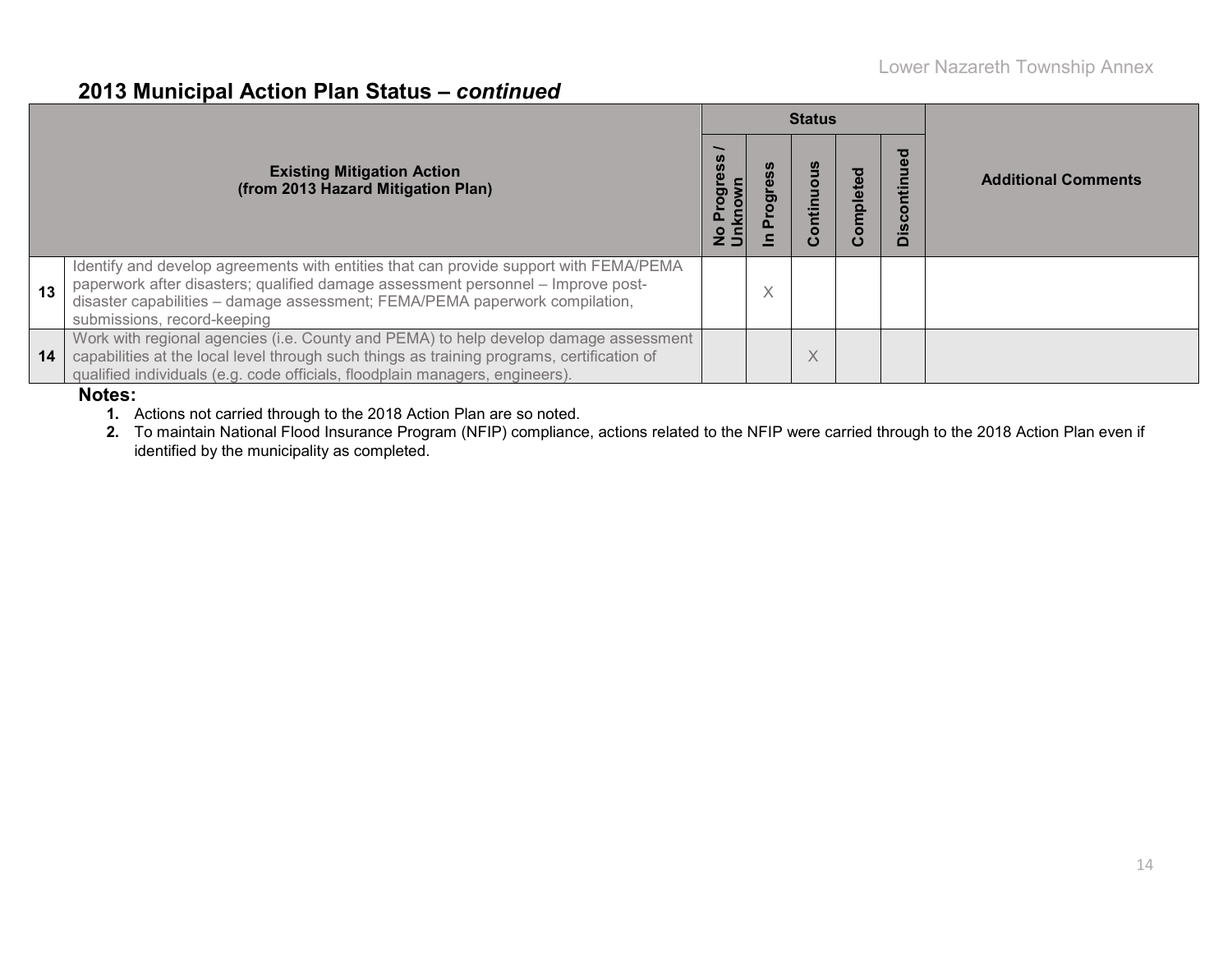# **2018 Mitigation Action Plan**

|                | <b>Mitigation Action</b>                                                                                                                                                                                                                                                                                                                                                                                                                                                                                                              | <b>Mitigation</b><br><b>Technique</b><br>Category | Hazard(s)<br><b>Addressed</b> | <b>Priority</b><br>(H/M/L) | <b>Estimated</b><br>Cost | <b>Potential</b><br><b>Funding</b>                                                                                | <b>Lead Agency</b><br>/ Department                                                                                           | Implementation<br><b>Schedule</b>      | <b>Applies to</b><br>New and / or<br><b>Existing</b><br><b>Structures</b> |
|----------------|---------------------------------------------------------------------------------------------------------------------------------------------------------------------------------------------------------------------------------------------------------------------------------------------------------------------------------------------------------------------------------------------------------------------------------------------------------------------------------------------------------------------------------------|---------------------------------------------------|-------------------------------|----------------------------|--------------------------|-------------------------------------------------------------------------------------------------------------------|------------------------------------------------------------------------------------------------------------------------------|----------------------------------------|---------------------------------------------------------------------------|
| $\mathbf{1}$   | Retrofit structures located in hazard-<br>prone areas to protect structures<br>from future damage, with repetitive<br>loss and severe repetitive loss<br>properties as priority.<br>Phase 1: Identify appropriate<br>candidates for retrofitting based on<br>cost-effectiveness versus relocation.<br>Phase 2: Where retrofitting is<br>determined to be a viable option,<br>work with property owners toward<br>implementation of that action based<br>on available funding from FEMA and<br>local match availability.               | <b>Structure</b><br>&Infrastructure               | Flood                         | Medium-<br>High            | High                     | <b>FEMA</b><br>Mitigation<br>Grant<br>Programs<br>and local<br>budget (or<br>property<br>owner) for<br>cost share | Municipality<br>(via Municipal<br>Engineer/NFIP<br>Floodplain<br>Administrator)<br>with support<br>from PEMA,<br><b>FEMA</b> | Long-term<br>(depending on<br>funding) | Existing                                                                  |
| $\overline{2}$ | Purchase, or relocate structures<br>located in hazard- prone areas to<br>protect structures from future<br>damage, with repetitive loss and<br>severe repetitive loss properties as<br>priority. Phase 1: Identify<br>appropriate candidates for relocation<br>based on cost-effectiveness versus<br>retrofitting.<br>Phase 2: Where relocation is<br>determined to be a viable option,<br>work with property owners toward<br>implementation of that action based<br>on available funding from FEMA and<br>local match availability. | Structure &<br>Infrastructure                     | Flood                         | Medium-<br>High            | High                     | <b>FEMA</b><br>Mitigation<br>Grant<br>Programs<br>and local<br>budget (or<br>property<br>owner) for<br>cost share | Municipality<br>(via Municipal<br>Engineer/NFIP<br>Floodplain<br>Administrator)<br>with support<br>from PEMA,<br><b>FEMA</b> | Long-term<br>(depending on<br>funding) | Existing                                                                  |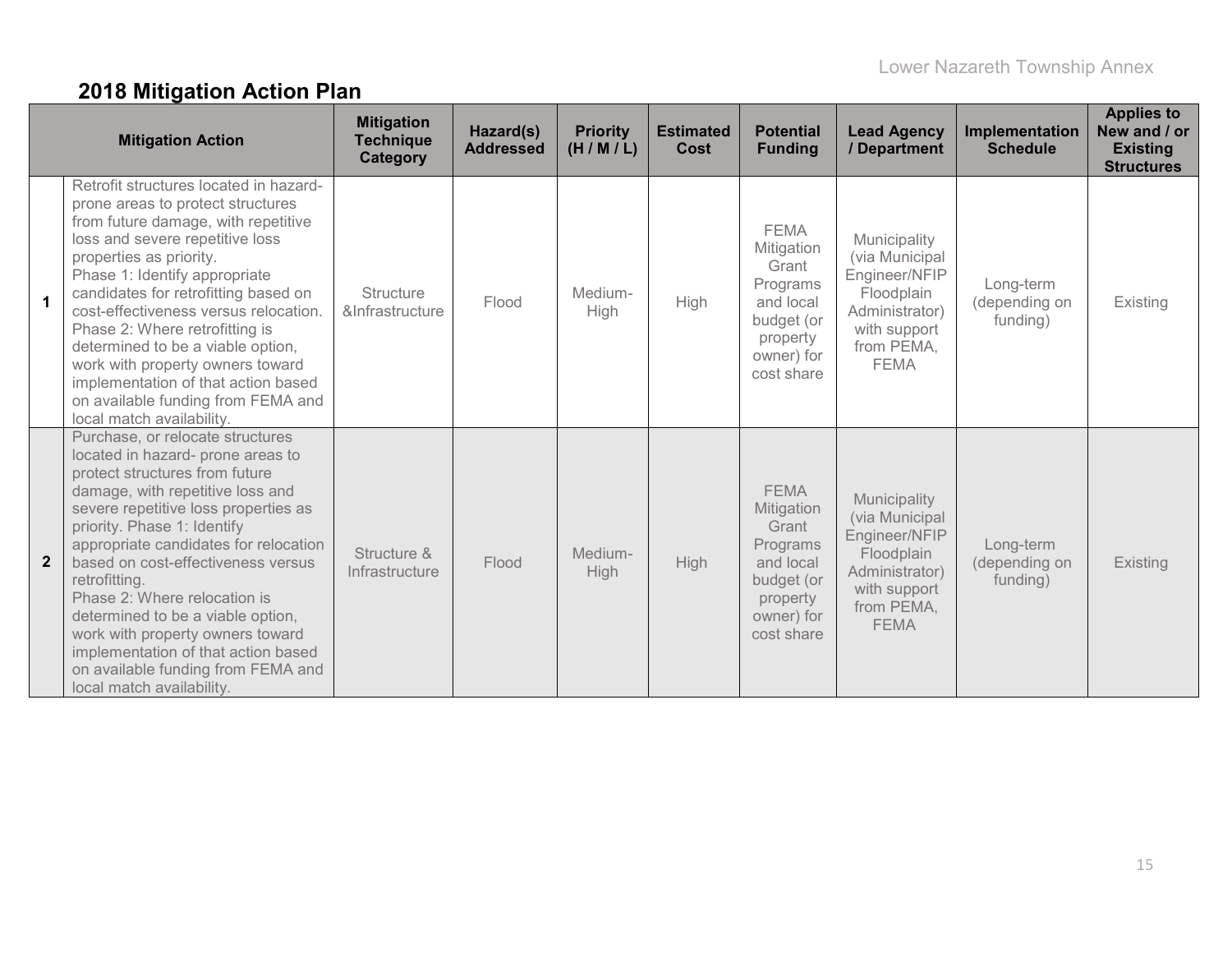|                | <b>Mitigation Action</b>                                                                                                                                                                                                                                                                                                                                                                                                                                                                                                               | <b>Mitigation</b><br><b>Technique</b><br>Category | Hazard(s)<br><b>Addressed</b> | <b>Priority</b><br>(H/M/L) | <b>Estimated</b><br>Cost | <b>Potential</b><br><b>Funding</b> | <b>Lead Agency</b><br>/ Department                                                                                               | Implementation<br><b>Schedule</b> | <b>Applies to</b><br>New and / or<br><b>Existing</b><br><b>Structures</b> |
|----------------|----------------------------------------------------------------------------------------------------------------------------------------------------------------------------------------------------------------------------------------------------------------------------------------------------------------------------------------------------------------------------------------------------------------------------------------------------------------------------------------------------------------------------------------|---------------------------------------------------|-------------------------------|----------------------------|--------------------------|------------------------------------|----------------------------------------------------------------------------------------------------------------------------------|-----------------------------------|---------------------------------------------------------------------------|
| $\overline{3}$ | Maintain compliance with and good<br>standing in the NFIP including<br>adoption and enforcement of<br>floodplain management<br>requirements (e.g. regulating all<br>new and substantially improved<br>construction in Special Hazard<br>Flood Areas), floodplain<br>identification and mapping, and<br>flood insurance outreach to the<br>community. Further, continue to<br>meet and/or exceed the minimum<br>NFIP standards and criteria through<br>the following NFIP- related<br>continued compliance actions<br>identified below. | Local plans<br>Infrastructure                     | Flood                         | High                       | Low -<br>Medium          | Municipal<br><b>Budget</b>         | Municipality<br>(via Municipal<br>Engineer/NFIP<br>Floodplain<br>Administrator)<br>with support<br>from PEMA,<br><b>ISO FEMA</b> | Ongoing                           | New &<br>Existing                                                         |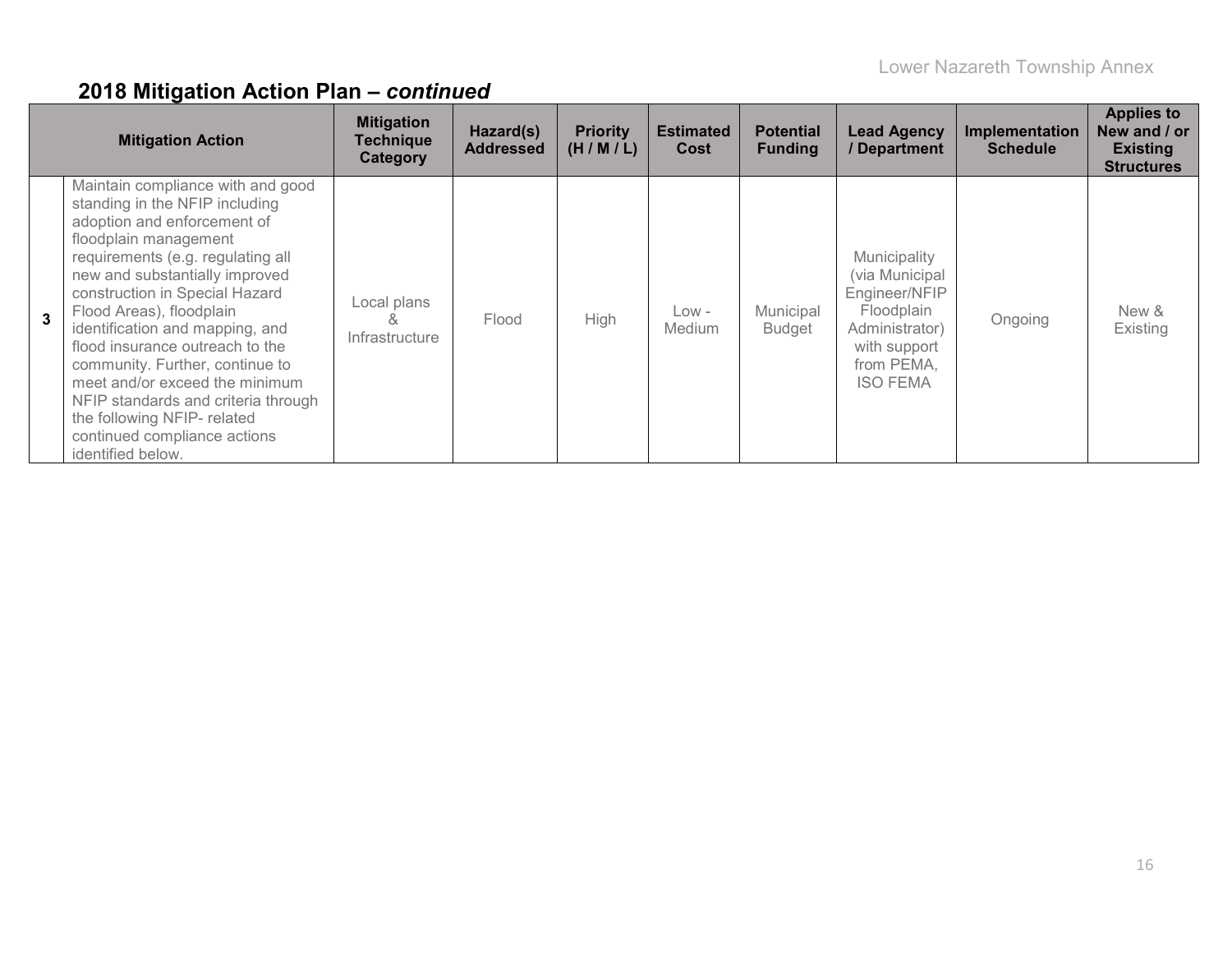|                         | <b>Mitigation Action</b>                                                                                                                                                                                                                                                                                                                                                                                                                                                                                                                                                                                                                                                                                                                                                                                                                                                                                                                                                                                                                                                                                 | <b>Mitigation</b><br><b>Technique</b><br>Category | Hazard(s)<br><b>Addressed</b> | <b>Priority</b><br>(H/M/L) | <b>Estimated</b><br>Cost | <b>Potential</b><br><b>Funding</b> | <b>Lead Agency</b><br>/ Department                                       | Implementation<br><b>Schedule</b> | <b>Applies to</b><br>New and / or<br><b>Existing</b><br><b>Structures</b> |
|-------------------------|----------------------------------------------------------------------------------------------------------------------------------------------------------------------------------------------------------------------------------------------------------------------------------------------------------------------------------------------------------------------------------------------------------------------------------------------------------------------------------------------------------------------------------------------------------------------------------------------------------------------------------------------------------------------------------------------------------------------------------------------------------------------------------------------------------------------------------------------------------------------------------------------------------------------------------------------------------------------------------------------------------------------------------------------------------------------------------------------------------|---------------------------------------------------|-------------------------------|----------------------------|--------------------------|------------------------------------|--------------------------------------------------------------------------|-----------------------------------|---------------------------------------------------------------------------|
| $\overline{\mathbf{4}}$ | Conduct and facilitate community<br>and public education and outreach<br>for residents and businesses to<br>include, but not be limited to, the<br>following to promote and effect<br>natural hazard risk reduction:<br>- Provide and maintain links to the<br>HMP website, and regularly post<br>notices on the County/municipal<br>homepage(s) referencing the HMP<br>webpages.<br>- Prepare and distribute<br>informational letters to flood<br>vulnerable property owners and<br>neighborhood associations,<br>explaining the availability of<br>mitigation grant funding to mitigate<br>their properties, and instructing them<br>on how they can learn more and<br>implement mitigation.<br>- Use email notification systems and<br>newsletters to better educate the<br>public on flood insurance, the<br>availability of mitigation grant<br>funding, and personal natural<br>hazard risk reduction measures.<br>- Work with neighborhood<br>associations, civic and business<br>groups to disseminate information<br>on flood insurance and the<br>availability of mitigation grant<br>funding. | Education &<br>Awareness                          | All Hazards                   | <b>High</b>                | $Low-$<br>Medium         | Municipal<br><b>Budget</b>         | Municipality<br>with support<br>from Planning<br>Partners,<br>PEMA, FEMA | Short-term                        | N/A                                                                       |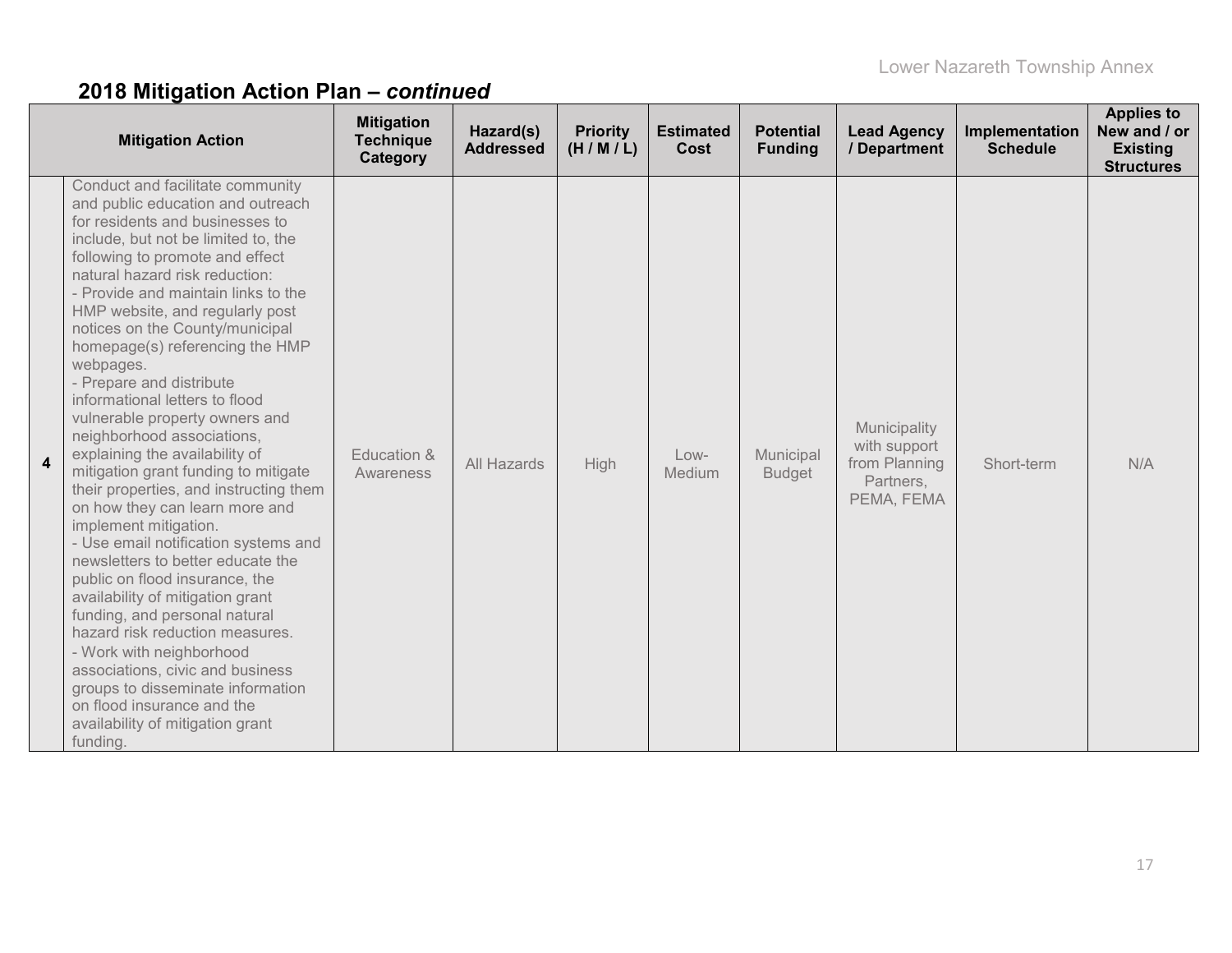|                 | <b>Mitigation Action</b>                                                                                                                                                                                                                                                                                                                                                                                       | <b>Mitigation</b><br><b>Technique</b><br>Category | Hazard(s)<br><b>Addressed</b> | <b>Priority</b><br>(H/M/L) | <b>Estimated</b><br><b>Cost</b> | <b>Potential</b><br><b>Funding</b> | <b>Lead Agency</b><br>/ Department                                                                                         | Implementation<br><b>Schedule</b>       | <b>Applies to</b><br>New and / or<br><b>Existing</b><br><b>Structures</b> |
|-----------------|----------------------------------------------------------------------------------------------------------------------------------------------------------------------------------------------------------------------------------------------------------------------------------------------------------------------------------------------------------------------------------------------------------------|---------------------------------------------------|-------------------------------|----------------------------|---------------------------------|------------------------------------|----------------------------------------------------------------------------------------------------------------------------|-----------------------------------------|---------------------------------------------------------------------------|
| 5               | Begin and/or continue the process<br>to adopt higher regulatory standards<br>to manage flood risk (i.e. increased<br>freeboard, cumulative substantial<br>damage/improvements).                                                                                                                                                                                                                                | Local plans<br>&<br>Infrastructure                | Flood                         | High                       | Low                             | Municipal<br><b>Budget</b>         | Municipality<br>(via Municipal<br>Engineer/NFIP<br>Floodplain<br>Administrator)<br>w/ support<br>from PEMA,<br><b>FEMA</b> | Short-term                              | New &<br>Existing                                                         |
| $6\phantom{1}6$ | Determine if a Community<br>Assistance Visit (CAV) or<br><b>Community Assistance Contact</b><br>(CAC) is needed, and schedule if<br>needed.                                                                                                                                                                                                                                                                    | Local plans<br>&<br>Infrastructure                | Flood                         | Medium                     | Low                             | Municipal<br><b>Budget</b>         | <b>NFIP</b><br>Floodplain<br>Administrator<br>with support<br>from PADEP,<br>PEMA, FEMA                                    | Short-term                              | N/A                                                                       |
| $\overline{7}$  | Have designated NFIP Floodplain<br>Administrator (FPA) become a<br>Certified Floodplain Manager<br>through the ASFPM and/or pursue<br>relevant continuing education<br>training such as FEMA Benefit-Cost<br>Analysis.                                                                                                                                                                                         | Local plans<br>&<br>Infrastructure                | Flood                         | High                       | Low                             | Municipal<br><b>Budget</b>         | <b>NFIP</b><br>Floodplain<br>Administrator                                                                                 | Short-term<br>(depending on<br>funding) | N/A                                                                       |
| 8               | Participate in the Community Rating<br>System (CRS) to further manage<br>flood risk and reduce flood<br>insurance premiums for NFIP<br>policyholders. This shall start with<br>the submission to FEMADHS of a<br>Letter of Intent to join CRS, followed<br>by the completion and submission<br>of an application to the program<br>once the community's current<br>compliance with the NFIP is<br>established. | Local plans<br>$\alpha$<br>Infrastructure         | Flood                         | Medium                     | Low                             | Municipal<br><b>Budget</b>         | <b>NFIP</b><br>Floodplain<br>Administrator<br>with support<br>from PADEP,<br>PEMA, FEMA                                    | Short-term                              | N/A                                                                       |
| 9               | Obtain and archive elevation<br>certificates for NFIP compliance.                                                                                                                                                                                                                                                                                                                                              | Local plans<br>&<br>Infrastructure                | Flood                         | High                       | Low                             | Municipal<br><b>Budget</b>         | <b>NFIP</b><br>Floodplain<br>Administrator                                                                                 | Ongoing                                 | N/A                                                                       |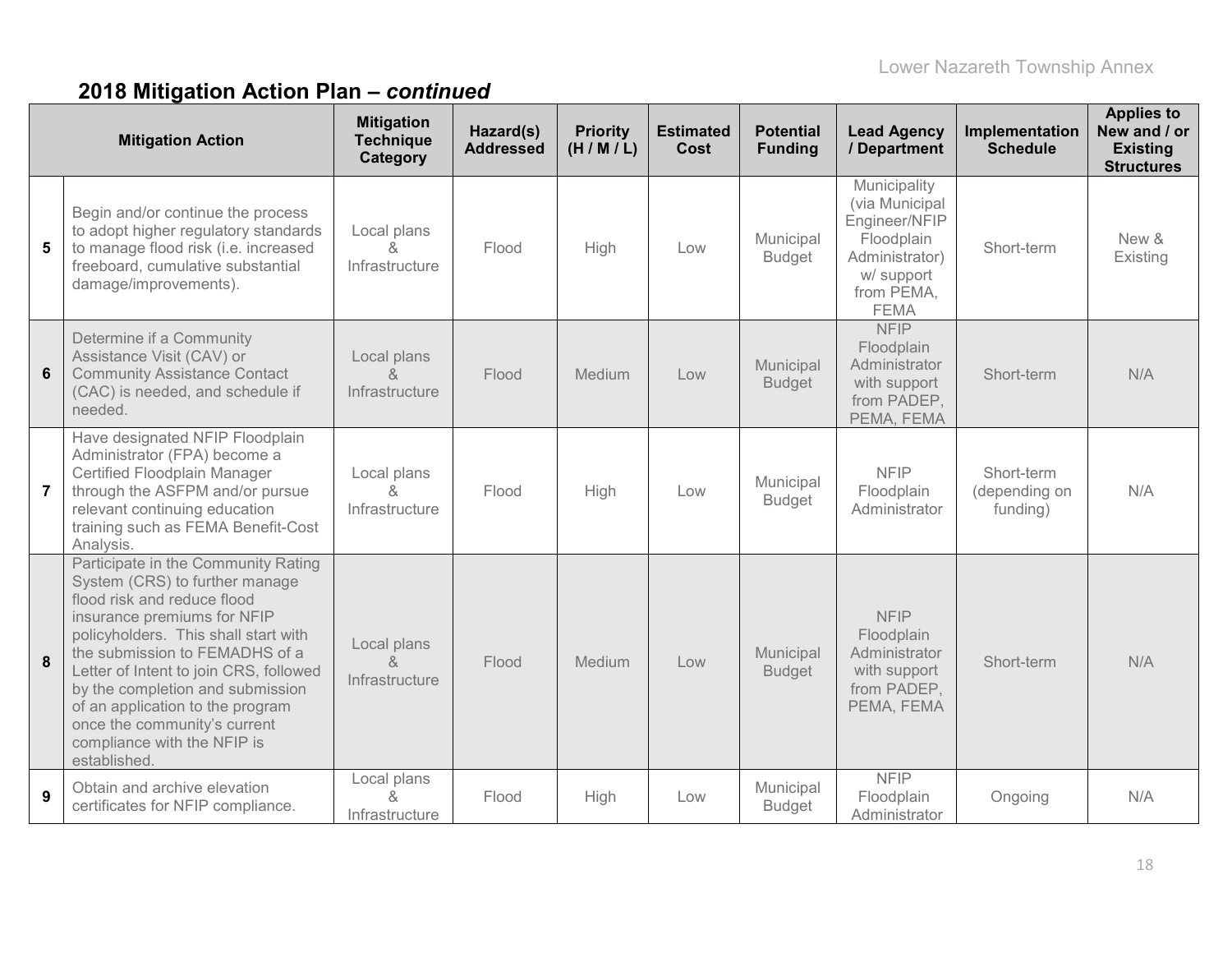|    | <b>Mitigation Action</b>                                                                                                                                                                                                                                                          | <b>Mitigation</b><br><b>Technique</b><br>Category | Hazard(s)<br><b>Addressed</b> | <b>Priority</b><br>(H/M/L) | <b>Estimated</b><br><b>Cost</b>           | <b>Potential</b><br><b>Funding</b>                                                                        | <b>Lead Agency</b><br>/ Department                                                                                                                                             | Implementation<br><b>Schedule</b>                  | <b>Applies to</b><br>New and / or<br><b>Existing</b><br><b>Structures</b> |
|----|-----------------------------------------------------------------------------------------------------------------------------------------------------------------------------------------------------------------------------------------------------------------------------------|---------------------------------------------------|-------------------------------|----------------------------|-------------------------------------------|-----------------------------------------------------------------------------------------------------------|--------------------------------------------------------------------------------------------------------------------------------------------------------------------------------|----------------------------------------------------|---------------------------------------------------------------------------|
| 10 | Continue to support the<br>implementation, monitoring,<br>maintenance, and updating of this<br>Plan, as defined in Section 7.0                                                                                                                                                    | All<br>Categories                                 | All Hazards                   | High                       | $Low -$<br>High (for<br>5-year<br>update) | Municipal<br>Budget,<br>possibly<br><b>FEMA</b><br>Mitigation<br>Grant<br>Funding for<br>5-year<br>update | Municipality<br>(via mitigation<br>planning point<br>of contacts) w/<br>support from<br>Planning<br><b>Partners</b><br>(through their<br>Points of<br>Contact),<br><b>PEMA</b> | Ongoing                                            | New &<br>Existing                                                         |
| 11 | Complete the ongoing updates of<br>the Comprehensive Emergency<br><b>Management Plans</b>                                                                                                                                                                                         | Local plans<br>$\alpha$<br>Infrastructure         | All Hazards                   | High                       | Low                                       | Municipal<br><b>Budget</b>                                                                                | Municipality<br>with support<br>from PEMA                                                                                                                                      | Ongoing                                            | New &<br>Existing                                                         |
| 12 | Create/enhance/maintain mutual<br>aid agreements with neighboring<br>communities for continuity of<br>operations.                                                                                                                                                                 | All<br>Categories                                 | All Hazards                   | High                       | Low                                       | Municipal<br><b>Budget</b>                                                                                | Municipality<br>with support<br>from<br>Surrounding<br>municipalities<br>and County                                                                                            | Ongoing                                            | New &<br>Existing                                                         |
| 13 | Develop and maintain capabilities to<br>process FEMA/PEMA paperwork<br>after disasters; qualified damage<br>assessment personnel - Improve<br>post-disaster capabilities - damage<br>assessment; FEMA/PEMA<br>paperwork compilation,<br>submissions, record keeping.              | Education &<br>Awareness                          | All Hazards                   | Medium                     | Medium                                    | Municipal<br><b>Budget</b>                                                                                | Municipality<br>with support<br>from County,<br>PEMA, FEMA                                                                                                                     | Short-term                                         | N/A                                                                       |
| 14 | Work with regional agencies (i.e.<br>County and PEMA) to help develop<br>damage assessment capabilities at<br>the local level through such things<br>as training programs, certification of<br>qualified individuals (e.g. code<br>officials, floodplain managers,<br>engineers). | Education &<br>Awareness                          | All Hazards                   | Medium                     | Medium                                    | Municipal<br>Budget,<br><b>FEMA</b><br>HMA grant<br>programs                                              | Municipality<br>with support<br>from County,<br><b>PEMA</b>                                                                                                                    | Short-, long-<br>term<br>(depending on<br>funding) | N/A                                                                       |